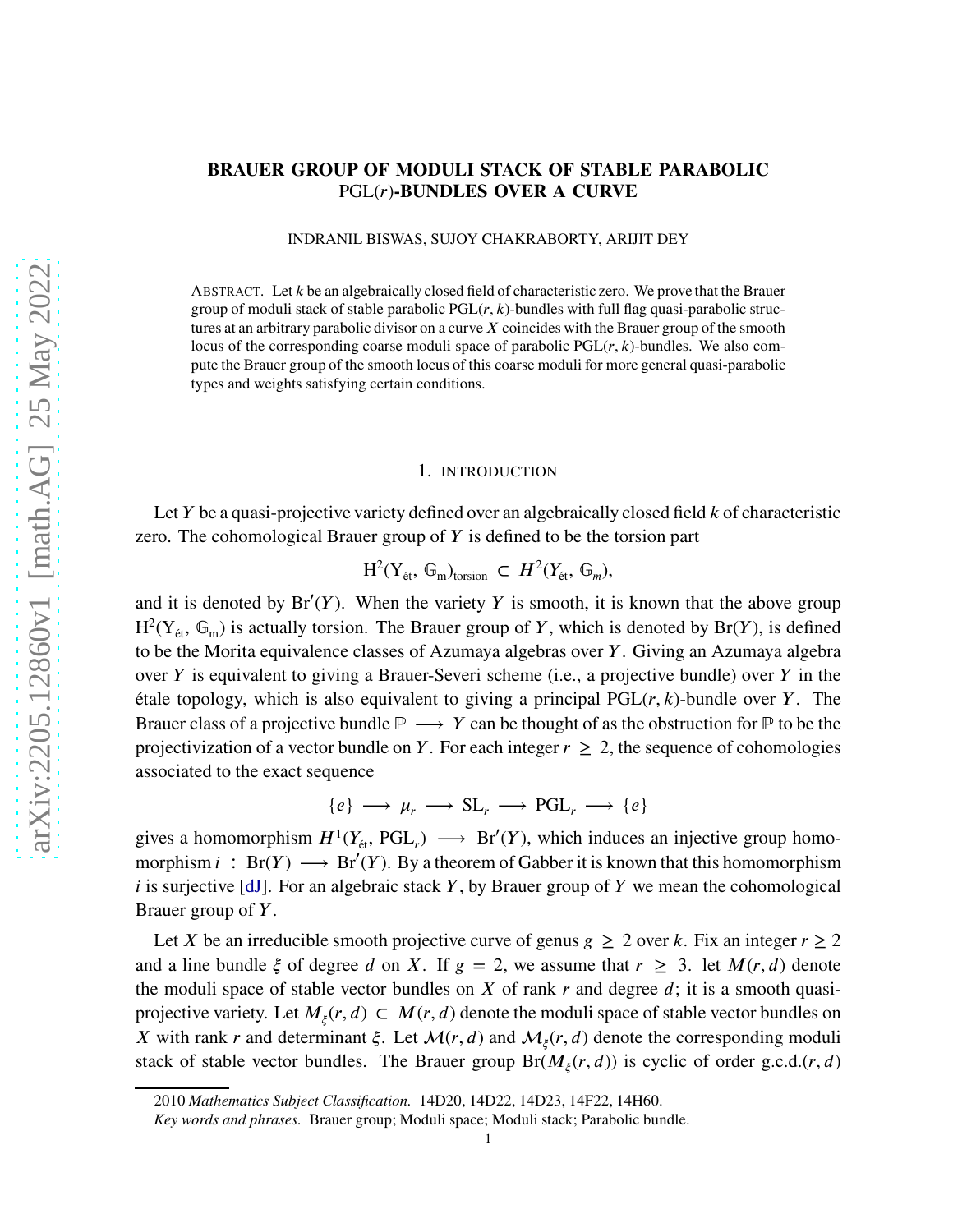[\[BBGN\]](#page-17-1). A generator for  $Br(M_\xi(r, d))$  is obtained by restricting the universal projective bundle over  $X \times M_{\xi}(r, d)$  to  $\{x_0\} \times M_{\xi}(r, d)$ , where  $x_0$  is a closed point of X.

Parabolic vector bundles on *X*, denoted by  $E_*$ , were introduced by Mehta and Seshadri in [\[MS\]](#page-17-2). These are vector bundles *E* on *X* with a filtration of fibers of *E* at a collection of finitely many points *S* of *X* and certain real numbers, called weights, attached to these filtrations. Let  $M^{\alpha}(r, d)$  denote the moduli space of rank *r* stable parabolic vector bundles  $E_*$  on *X* whose underlying bundle *E* is of degree *d* and the parabolic structure at each parabolic point  $p_i \in S$ is of the following type:

 $E_{p_i} =: F_{i,1} \supsetneq ... \supsetneq F_{i,a_i} \neq 0$ 

with dim  $F_{i,j}/F_{i,j+1} := r_{i,j}$ ; the parabolic weight of  $F_{i,j}$  is  $\alpha_{i,j} \in \mathbb{R}$  with

$$
0 \leq \alpha_{i,1} < \cdots < \alpha_{i,a_i} < 1.
$$

(see § 2 for more details). It is known that  $M^{\alpha}(r, d)$  is a smooth quasi-projective variety [\[MS\]](#page-17-2). Let  $M_{\xi}^{\alpha}(r, d)$  denote the moduli space of stable parabolic vector bundles of rank *r* and above parabolic type with determinant  $\xi$ , i.e.,  $\wedge^r E = \xi$ . Let  $\mathcal{M}^{\alpha}(r, d)$  and  $\mathcal{M}^{\alpha}_{\xi}(r, d)$  denote the corresponding moduli stack of rank *r* stable parabolic vector bundles with above parabolic data.

The Brauer group  $Br(M^{\alpha}_{\xi}(r, d))$  is isomorphic to the cyclic group  $\mathbb{Z}/m\mathbb{Z}$  [\[BD\]](#page-17-3), where

$$
m = \text{g.c.d.}(d, r, r_{1,1}, \cdots, r_{1,a_1}, \cdots, r_{\ell,1}, \cdots, r_{\ell,a_\ell}).
$$
\n(1.1)

Like in the case of vector bundles, the cyclic group  $Br(M_\xi^{\alpha}(r,d))$  is generated by the Brauer class of the Brauer–Severi variety  $\mathbb{P}_{x_0}$ , where  $\mathbb{P}$  is the universal projective bundle on  $X \times M_g^{\alpha}(r, d)$ and  $x_0 \in X$ .

Let  $\mathcal{N}(r)$  be the moduli stack of stable PGL( $r, k$ ) bundles and  $N(r)$  the corresponding coarse moduli space. We have the natural morphism

<span id="page-1-1"></span>
$$
f\;:\;\mathcal{N}(r)\;\longrightarrow\;N(r).
$$

The connected components of both  $\mathcal{N}(r)$  and  $N(r)$  are indexed by integers  $i \in [0, r - 1]$ ; the *i*-th component of  $\mathcal{N}(r)$  (respectively,  $N(r)$ ) is denoted by  $\mathcal{N}(r)$ <sub>*i*</sub> (respectively,  $N(r)$ <sub>*i*</sub>). This  $\mathcal{N}(r)$  (respectively,  $N(r)$ ) is the quotient of  $\mathcal{N}_{\xi}(r,d)$  (respectively,  $N_{\xi}(r,d)$ ) by the group of stack of  $\mu_r$ -bundles Bun<sub> $\mu_r$ </sub> ((respectively, by the subgroup  $\Gamma \subset \text{Pic}^0(X)$  of *r*-torsion points), where  $i \equiv d \pmod{r}$  (see [\[GO,](#page-17-4) Remark 2.8]). The above morphism  $f$  sends  $\mathcal{N}(r)_i$  onto  $N(r)_i$ . The Brauer groups of  $\mathcal{N}(r)$  and  $N(r)$  coincide [\[BH10\]](#page-17-5), and it fits in the exact sequence

<span id="page-1-0"></span>
$$
0 \longrightarrow \frac{H^2(\Gamma, k^*)}{H} \longrightarrow \text{Br}(\mathcal{N}(r)_i) \longrightarrow \mathbb{Z}/\delta\mathbb{Z} \longrightarrow 0, \qquad (1.2)
$$

where  $H \subset H^2(\Gamma, k^*)$  is a subgroup of order  $\delta = \text{g.c.d}(r, d)$  [\[BH10,](#page-17-5) Theorem 1.2].

As in the case of vector bundles, a parabolic stable  $PGL(r, k)$ -bundle is an equivalence class of parabolic stable vector bundles  $[E_*]$ , where two stable parabolic vector bundles  $E_*$  and  $E'_*$ are equivalent if there exists a line bundle *L* such that  $E'_{*} \cong E_{*} \otimes L$ . The parabolic structure on  $E'_{*}$  is obtained from the parabolic structure of  $E_{*}$  by the above isomorphism.

Let  $\mathcal{PN}^{\alpha}(r)$  be the moduli stack of stable parabolic PGL $(r, k)$ -bundles with full-flag parabolic structures at each parabolic points of  $S$ , and let  $PN^{\alpha}(r)$  denote the corresponding coarse moduli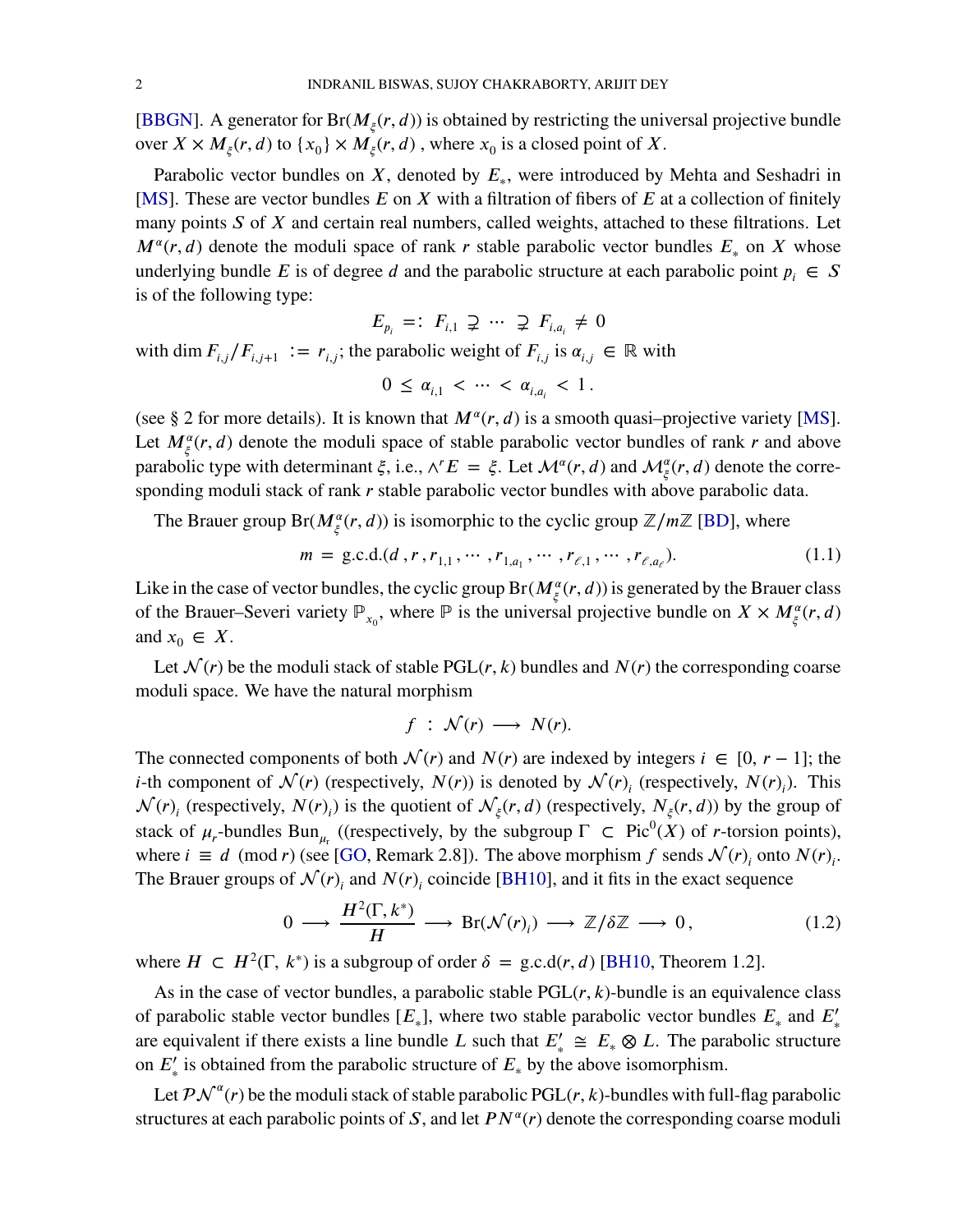space. We have the natural morphism

<span id="page-2-1"></span>
$$
\widetilde{g} : P \mathcal{N}^{\alpha}(r) \longrightarrow P N^{\alpha}(r). \tag{1.3}
$$

As before, the connected components of  $\mathcal{PN}^{\alpha}(r)$  and  $\mathcal{PN}^{\alpha}(r)$  are indexed by integers  $i \in [0, r-\alpha]$ 1]; the *i*-th connected component of  $\mathcal{P} \mathcal{N}^{\alpha}(r)$  (respectively,  $\mathcal{P} \mathcal{N}^{\alpha}(r)$ ) is denoted by  $\mathcal{P} \mathcal{N}^{\alpha}(r)$ <sub>i</sub> (respectively,  $PN^{\alpha}(r)$ ). The scheme  $PN^{\alpha}(r)$  is the quotient of  $M^{\alpha}_{\xi}(r, d)$  by the above mentioned group  $\Gamma$ , while the stack  $\mathcal{PN}^{\alpha}(r)$  is the quotient of the stack  $\mathcal{M}_{\xi}^{\alpha}(r, d)$  by Bun<sub> $\mu_r$ </sub>, where  $i \equiv d \pmod{r}$ . In both cases, the action is given by parabolic tensor product with line bundles equipped with the trivial parabolic structure. The morphism  $\widetilde{g}$  sends  $\mathcal{PN}^{\alpha}(r)$ <sub>*i*</sub> onto  $PN^{\alpha}(r)$ <sub>*i*</sub>.

Our aim here is to study the Brauer group of  $\mathcal{PN}^{\alpha}(r)$  and the smooth locus of  $PN^{\alpha}(r)$ . We prove that the two Brauer groups in question coincide, and is in fact isomorphic to the kernel in  $(1.2).$  $(1.2).$ 

The main results are as follows:

#### <span id="page-2-0"></span>**Theorem 1.1.**

- *(1) In the case of full flags (i.e.*  $r_{i,j} = 1 \forall (i,j)$ ), the Brauer groups of  $\mathcal{PN}^{\alpha}(r)$ <sub>*i*</sub> and the *smooth locus of*  $PN^{\alpha}(r)$ <sub>*i*</sub> coincide.
- (2) Let *m* as in [\(1.1\)](#page-1-1) equals 1, and  $PN^{\alpha,sm}(r)$  denote the smooth locus of  $PN^{\alpha}(r)$ . We have  $Br(PN^{\alpha,sm}(r)_i) \cong \frac{H^2(\Gamma,k^*)}{H}$  $\frac{d(\Gamma, k^*)}{H}$ , where  $H \subset H^2(\Gamma, k^*)$  *is as in* [\(1.2\)](#page-1-0).

Theorem [1.1\(](#page-2-0)1) is proved by producing an open subscheme *U* of  $PN^{\alpha}(r)$  whose complement is of codimension at least 3 such that the map  $\tilde{g}(1.3)$  $\tilde{g}(1.3)$  is an isomorphism over *U* (cf. Corollary [4.3\)](#page-12-0). For Theorem [1.1\(](#page-2-0)2), we first assume the the parabolic weights are sufficiently small, so that there exists a forgetful map from an open subscheme  $\mathcal{U}_\alpha \subset M_\xi^\alpha(r, d)$  to  $M_\xi(r, d)$  by simply forgetting the parabolic structure. This map is an étale-locally trivial fibration. Next, we restrict our attention over a suitably chosen open subscheme of  $M_\xi^\alpha(r, d)$  on which Γ acts freely. Quotienting by Γ then gives rise to a finite étale morphism, from which we obtain our result using the Hochschild-Serre spectral sequence corresponding to this finite étale map (cf. Proposition [5.1\)](#page-13-0). Finally, for arbitrary generic weights, we use a result of Thaddeus [\[Th,](#page-17-6) § 6, 6.2] which says that the moduli spaces with different weights are actually birational.

Finally, as a remark (Remark [6.2\)](#page-16-0), we discuss the case when the weights are not generic, and show that under the same conditions as Theorem [1.1,](#page-2-0) the Brauer groups can be described for moduli of parabolic stable *PGL*(*r*)-bundles for those non-generic weights which belong to a single wall.

### 2. PRELIMINARIES

<span id="page-2-2"></span>Let X be an irreducible smooth projective curve of genus  $g \geq 2$ , defined over an algebraically closed field *k* of characteristic zero. A vector bundle on *X* will always mean an algebraic vector bundle. Fix an integer  $r \geq 2$ ; if  $g = 2$ , then set  $r \geq 3$ . Fix a line bundle  $\xi$  on X of degree d. By a point of *X* we will always mean a closed point. Fix a subset

$$
S = \{p_1, p_2, \cdots, p_s\} \subset X
$$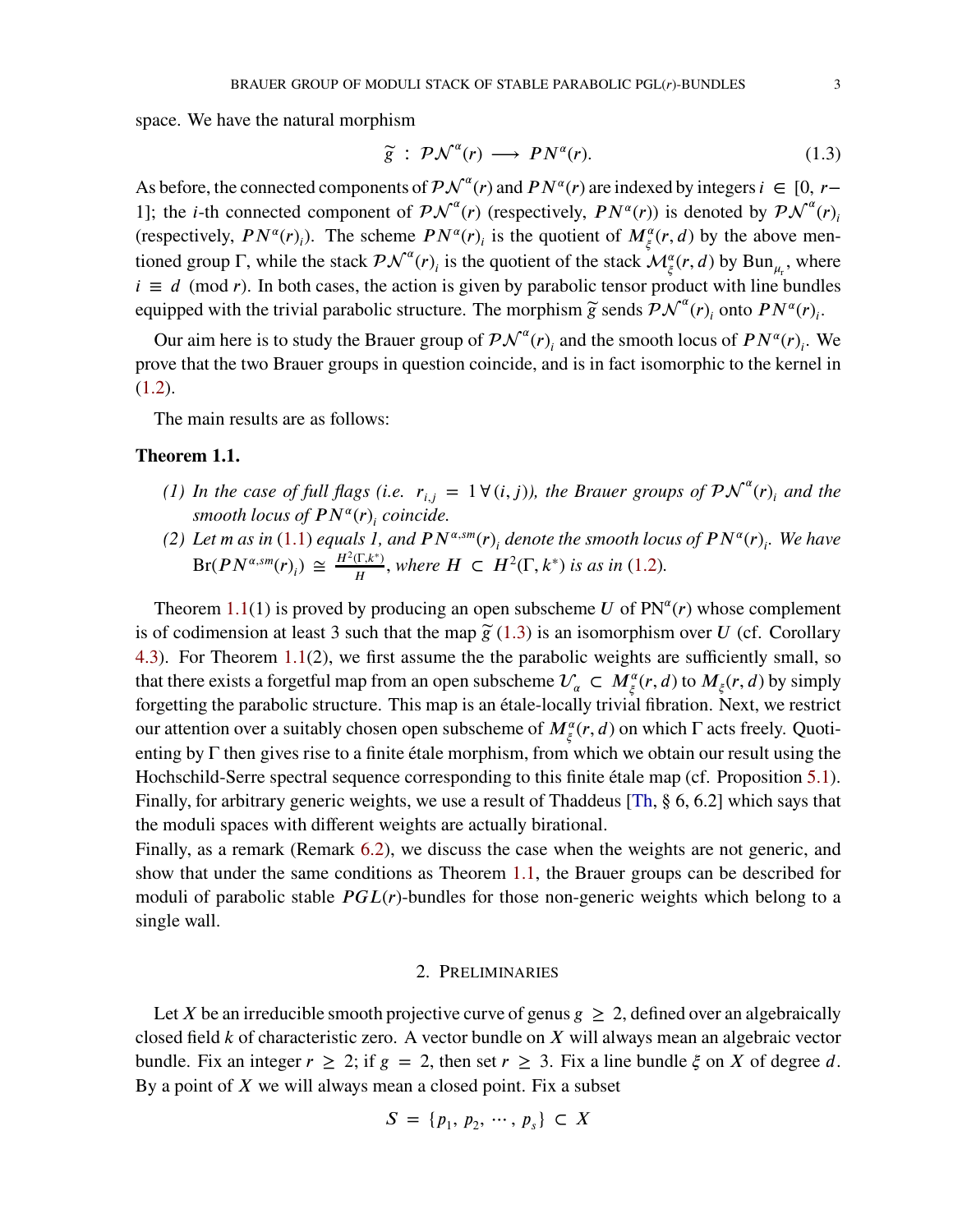of *𝑠* distinct points; they will be referred to as *parabolic points*. Let *𝐸* be a vector bundle of rank *r* on *X*. The fiber of *E* over a point  $z \in X$  will be denoted by  $E_z$ .

<span id="page-3-0"></span>**Definition 2.1.** A *parabolic data of rank r* for points of *S* consists of the following collection: for each  $p_i \in S$ 

- a string of positive integers ( $m_1^i$  $i_1^i$ ,  $m_2^i$ ,  $\cdots$ ,  $m_{l_i}^i$ ) such that  $\sum_{j=1}^{l_i} m_j^i = r$ , and
- an increasing sequence of real numbers  $0 \leq \alpha_1^i$  $\frac{i}{1} < \alpha_2^i < \dots < \alpha_{l_i}^i < 1.$

If  $m_j^i = 1$  for all  $1 \le j \le l_i$  and  $1 \le i \le s$ , we say that it is a *full-flag* parabolic data.

A *parabolic structure* on *E* over *S* with parabolic data of rank *r* as above consists of the following: for each  $p_i \in S$ , a weighted filtration

$$
E_{p_i} = E_1^i \supsetneq E_2^i \supsetneq \dots \supsetneq E_{l_i}^i \supsetneq E_{l_i+1}^i = 0
$$
  

$$
0 \le \alpha_1^i < \alpha_2^i < \dots < \alpha_{l_i}^i < \alpha_{l_i+1}^i = 1
$$

 $\text{such that } m^i_j = \dim(E^i_j/E^i_{j+1}) \ \forall 1 \leq j \leq l_i, \ 1 \leq i \leq s.$ 

The above collection  $\alpha := \{(\alpha_1^i)$  $\frac{a_1}{1} < \alpha_2^i < \cdots < \alpha_{l_i}^i$ <sub>1  $\le i \le s$ </sub> is called the *weights*, and the above integer  $m_j^i$  is called the *multiplicity* of the weight  $\alpha_j^i$ *i*<br>j •

By a *parabolic bundle* we mean a collection of data  $(E, m, \alpha)$ , where  $E$  is a vector bundle on  $X$ , while *m* and  $\alpha$  are as described above. For notational convenience, such a parabolic vector bundle will also be referred to as  $E_*$ ; the vector bundle  $E$  is called the underlying bundle. A full-flag parabolic data is also called a *full-flag* parabolic structure.

**Definition 2.2.** Let  $E_*$  be a parabolic bundle on *X* of rank *r*. The *parabolic degree* of  $E_*$  is defined as

$$
\text{pardeg}(E_*) := deg(E) + \sum_{i=1}^s \sum_{j=1}^{l_i} m_j^i \alpha_j^i,
$$

and the *parabolic slope* of  $E_*$  is defined as

$$
\operatorname{par} \mu(E_*) := \frac{\operatorname{par} deg(E_*)}{r}.
$$

The parabolic bundle *𝐸*<sup>∗</sup> is called *parabolic semistable* (respectively, *parabolic stable*) if for every proper sub-bundle  $F \subset E$  we have

$$
\text{par}\mu(F_*) \le \text{par}\mu(E_*) \text{ (respectively, } \text{par}\mu(F_*) < \text{par}\mu(E_*),
$$

where  $F_*$  denotes the parabolic bundle defined by  $F$  equipped with the induced parabolic structure from  $E_*$  (see [\[MS\]](#page-17-2) for the details).

See [\[Se\]](#page-17-7), [\[MS\]](#page-17-2) for homomorphisms of parabolic bundles. The class of parabolic semistable bundles with fixed parabolic slope forms an abelian category. We refer to [\[Se,](#page-17-7) p. 68] for further details. In particular, it makes sense to take direct sum of parabolic semistable bundles with same parabolic slope.

**Definition 2.3.** A system of weights  $\alpha$  is called *generic* if every semistable parabolic bundle  $E_*$ , of given rank and degree, with weights  $\alpha$  is parabolic stable. We refer to [\[BY\]](#page-17-8) for more details.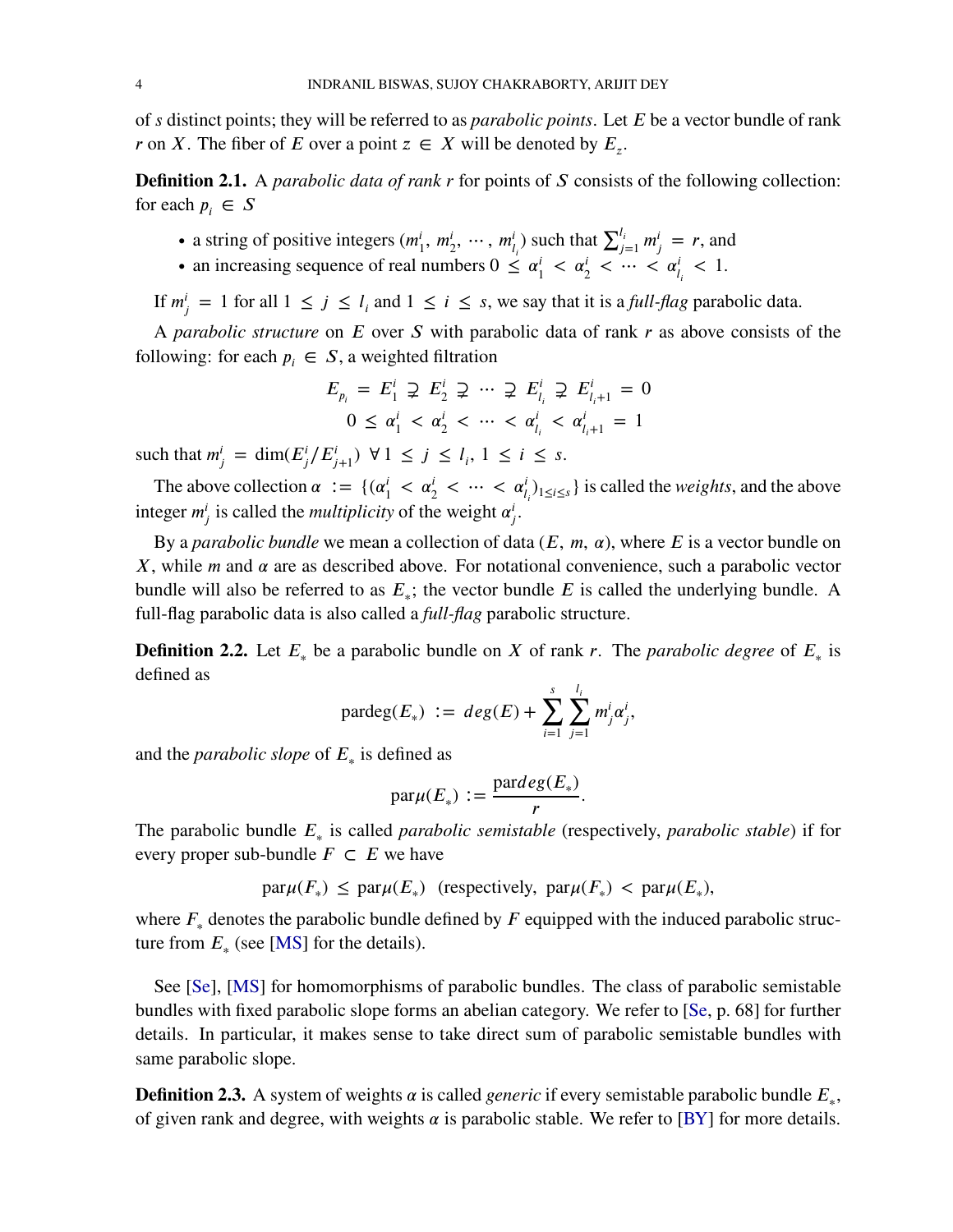<span id="page-4-0"></span>2.1. **Parabolic push-forward and pull-back.** Let *X* and *Y* be two irreducible smooth projective curves, and let  $\gamma$  :  $Y \longrightarrow X$  be a finite étale Galois morphism. If *F* is a vector bundle on *Y* of rank *n*, then  $\gamma_* F$  is a vector bundle on *X* of rank *mn*, where *m* is the degree of the map  $\gamma$ . Given a parabolic structure on *F*, there is a natural way to construct a parabolic structure on *Y*<sub>∗</sub>*F*. We refer to [\[BM,](#page-17-9) § 3] for details.

Let us mention a special case of parabolic push-forward which will be used here. Let  $p \in X$ be a point. Let *m* be the degree of  $\gamma$ . Since  $\gamma$  is unramified, the inverse image  $\gamma^{-1}(p)$  consists of *m* distinct points of *Y*. Suppose we are given a full-flag parabolic data of rank *n* with  $\gamma^{-1}(p)$  as the set of parabolic points, so that the parabolic data looks like

$$
q \in \gamma^{-1}(p), \ F_q = F_1^q \supsetneq F_2^q \supsetneq \cdots \supsetneq F_n^q \supsetneq F_{n+1}^q = 0,
$$
  

$$
\alpha_1^q < \alpha_2^q < \cdots \cdots < \alpha_n^q < \alpha_{n+1}^q = 1.
$$

Moreover, we assume that in the collection  $\{\alpha_i^q\}$  $\frac{q}{j}$  | *q* ∈  $\gamma^{-1}(p)$ , 1 ≤ *j* ≤ *n*} all numbers are distinct. Let  $F_*$  be a parabolic bundle on *Y* with this parabolic data. We shall construct a full-flag parabolic structure for  $E = \gamma_* F$  at the point *p* from this data. Note that

$$
E_p = \bigoplus_{q \in \gamma^{-1}(p)} F_q.
$$

Let  $\beta_1^p$  $\frac{p}{1}$  <  $\beta_2^p$  <  $\cdots$  <  $\beta_{mn}^p$  be the increasing sequence of length *mn* obtained by ordering the numbers  $\{\alpha_i^{\bar{q}}\}$  $\gamma^q$  | *q* ∈  $\gamma^{-1}(p)$ , 1 ≤ *j* ≤ *n*}. For each integer 1 ≤ *k* ≤ *mn*, define a filtration of  $E_p$  by the subspaces

$$
E_k^p := \bigoplus_{q \in \gamma^{-1}(p)} F_{\omega(q,k)}^q,
$$

where  $\omega(q, k)$ , for each point *q*, is the smallest integer  $1 \leq j(q) \leq n$  satisfying the condition  $\beta_{\iota}^p$  $\alpha_j^p \leq \alpha_j^q$  $\frac{q}{j(q)}$ . It is straight-forward to see that dim( $E_k^p$  $\binom{p}{k} E_{k+1}^p = 1 \ \forall \ 1 \leq k \leq mn - 1$  and  $\dim E_{mn}^p = 1$ . Consequently,

$$
E_p = E_1^p \supsetneq E_2^p \supsetneq \cdots \supsetneq E_{mn}^p
$$
  

$$
\beta_1^p < \beta_2^p < \cdots \cdots < \beta_{mn}^p
$$

is a full-flag parabolic structure of rank *mn* at *p*.

Finally, for multiple parabolic points on *X*, we perform exactly the same construction for each parabolic point to define the parabolic push-forward.

Let  $\gamma$  :  $Y \to X$  be as above. If  $E_*$  is a parabolic bundle on X, then  $\gamma^* E$  has an induced parabolic structure as follows: let  $S \subset X$  be the set of parabolic points for  $E$ ; we define  $\gamma^{-1}(S)$  as the set of parabolic points for  $\gamma^* E$ , and for any  $p \in S$  and  $q \in \gamma^{-1}(p)$ , give the fiber  $(\gamma^* E)_q = E_p$ the same parabolic structure as  $E_p$ .

### 2.2. **Moduli of parabolic**  $PGL(n, k)$ **-bundles.**

**Definition 2.4.** A parabolic  $PGL(n, k)$ -bundle is an equivalence class of parabolic vector bundles, where two parabolic bundles  $E_*$  and  $E'_*$  are considered equivalent if there exists a line bundle *L* such that  $E'_{*} \simeq E_{*} \otimes L$  as parabolic bundles.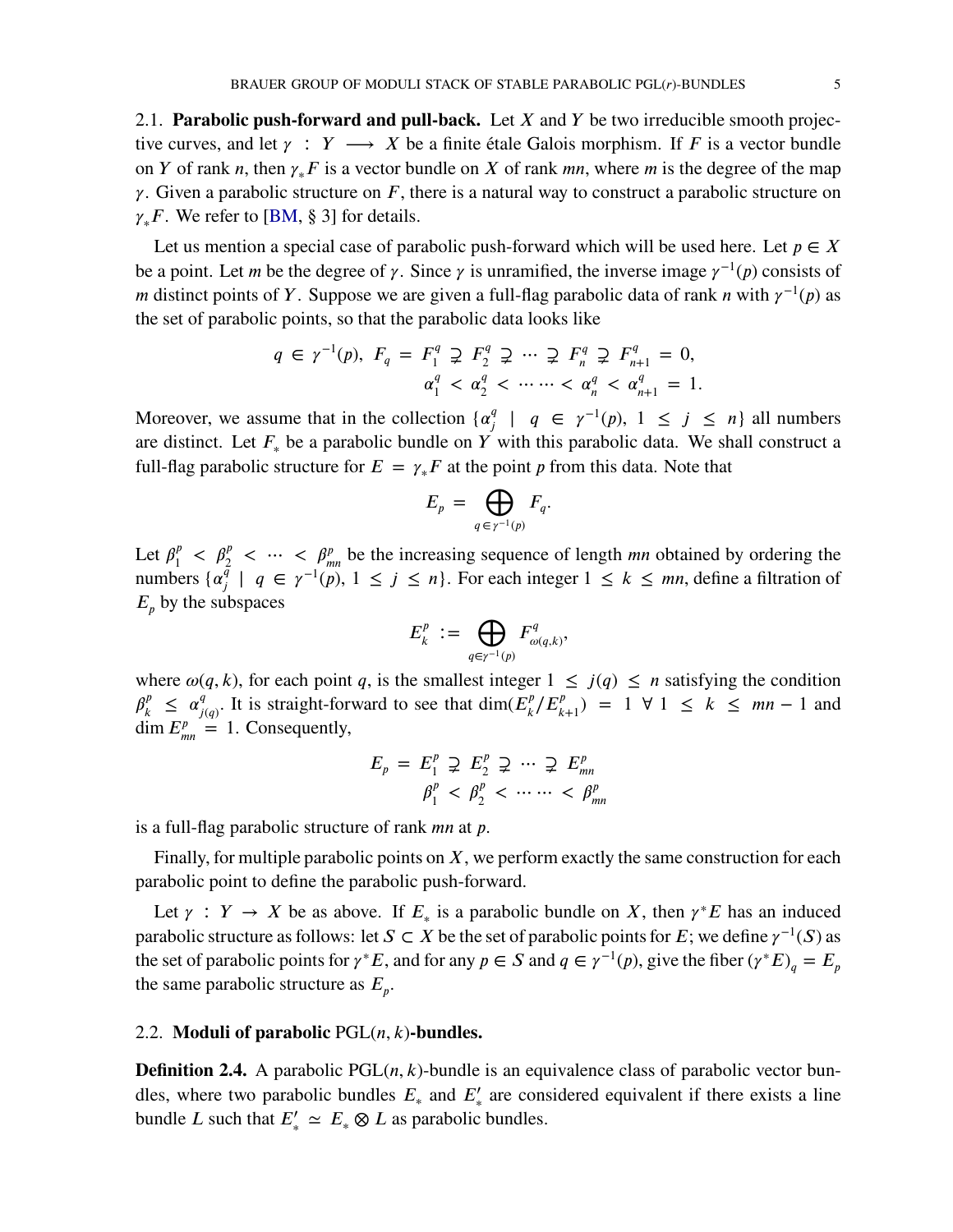Let  $\mathcal{M}_{\xi}^{\alpha}(r, d)$  denote the moduli stack of stable parabolic bundles on *X* of rank *r* and fixed determinant  $\xi$  of degree *d*; the corresponding coarse moduli space will be denoted by  $M_{\xi}^{\alpha}(r, d)$ . The natural morphism

$$
\rho : M_{\xi}^{\alpha}(r,d) \longrightarrow M_{\xi}^{\alpha}(r,d)
$$

is a  $\mathbb{G}_m$ -gerbe; this follows from the fact that the automorphisms of a stable parabolic bundle are nonzero scalar multiplications.

Let

 $\Gamma \subset \text{Pic}^0(X)$ 

be the group of isomorphism classes of line bundles on *X* of order *r*; in other words, Γ is the *r*–torsion points of the Jacobian of *X*. This group Γ acts naturally on  $PN_{\xi}^{\alpha}(r, d)$  by parabolic tensor product. More precisely, the action of any  $L \in \Gamma$  sends any  $E_* \in PN_\xi^{\alpha}(r, d)$  to the parabolic tensor product

<span id="page-5-0"></span>
$$
L \cdot (E_*) \; := \; E_* \otimes L,\tag{2.1}
$$

where *L* has the trivial parabolic structure.

Let Bun<sub> $\mu_r$ </sub> denote the group stack of  $\mu_r$ -bundles on *X*. The natural map

$$
h : \operatorname{Bun}_{\mu_r} \longrightarrow \Gamma
$$

is a  $\mu_r$ -gerbe. The tensor product operation defines an action of the stack Bun<sub> $\mu_r$ </sub> on  $\mathcal{M}^{\alpha}_{\xi}(r, d)$ . This action is clearly compatible with the  $\Gamma$ -action on  $M_\xi^\alpha(r, d)$ , meaning the following diagram commutes:

$$
\text{Bun}_{\mu_r} \times \mathcal{M}^{\alpha}_{\xi}(r, d) \longrightarrow \mathcal{M}^{\alpha}_{\xi}(r, d)
$$
\n
$$
\downarrow^{\hbar \times \rho} \qquad \qquad \downarrow^{\rho}
$$
\n
$$
\Gamma \times M^{\alpha}_{\xi}(r, d) \longrightarrow M^{\alpha}_{\xi}(r, d)
$$

Let  $i \equiv d \pmod{r}$  with  $i \in [0, d - 1]$ . The moduli stack of parabolic stable PGL(*r*, *k*)-bundles on *X* of topological type *i*, denoted by  $\mathcal{PN}^{\alpha}(r)$ , is defined to be the quotient of  $\mathcal{M}^{\alpha}_{\xi}(r, d)$  by the action of  $Bun_{\mu_r}$ .

The moduli space of parabolic stable  $PGL(r, k)$ -bundles on *X* of topological type *i* is defined similarly as the quotient of  $M_\xi^\alpha(r, d)$  by  $\Gamma$ :

$$
PN^{\alpha}(r)_i := M^{\alpha}_{\xi}(r,d)/\Gamma.
$$

We have the following commutative diagram

$$
\mathcal{M}^{\alpha}_{\xi}(r,d) \xrightarrow{\rho} M^{\alpha}_{\xi}(r,d)
$$
\n
$$
\downarrow \qquad \qquad \downarrow
$$
\n
$$
\mathcal{P}\mathcal{N}^{\alpha}(r)_{i} \xrightarrow{\overline{\rho}} \mathcal{P}N^{\alpha}(r)_{i}.
$$

See [\[GO,](#page-17-4) § 2] for more details.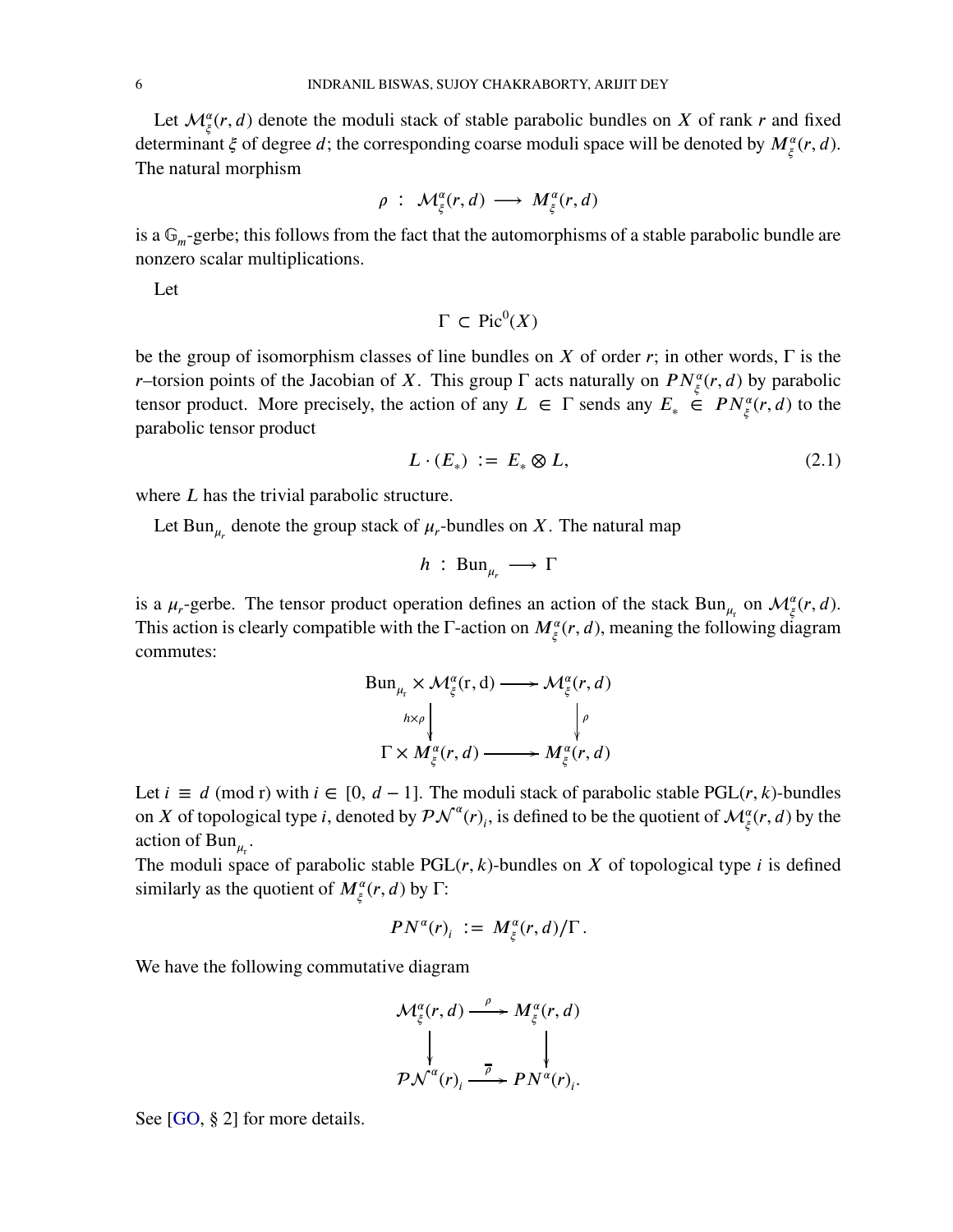### 3. THE FIXED POINT LOCI

We fix a positive integer *r*, a subset of parabolic points of *X* and a line bundle *ξ* of degree *d* on *X*. Assume that  $i \equiv d \pmod{r}$ ,  $i \in [0, d - 1]$  in what follows. We adopt the following notations:

- $M_{\xi}^{ss}$  : = coarse moduli space of semistable vector bundles of rank *r* and determinant isomorphic to  $\xi$ .
- M*<sup>𝜉</sup>* ∶= moduli space of stable vector bundles of rank *𝑟* and determinant isomorphic to *𝜉.*
- N(*r*)<sub>*i*</sub> ∶= moduli space of stable PGL(*r*, *k*)–bundles of rank *r* and topological type *i*,
	- $M_{\alpha}$  := moduli space of stable parabolic vector bundles of rank *r*, fixed determinant ξ with full flag and weights  $\alpha$ .
- PN<sub>*a*i</sub> := moduli space of stable parabolic PGL(*r*, *k*)–bundles of rank *r*, topological type  $\vec{i}$  with full flag and weights  $\alpha$ .
- $\mathcal{PN}_{ai}$  := moduli stack of stable parabolic PGL(*r*, *k*)–bundles of rank *r*, topological type  $i$  with full flag and weights  $\alpha$ .
	- $\Gamma := \{ L \in \text{Pic}^0(X) \mid L^r \simeq \mathcal{O}_X \} \simeq (\mathbb{Z}/r\mathbb{Z})^{2g}.$

The aim in this section is to estimate the codimension of the fixed point locus of  $M_\alpha$  under any *r*-torsion line bundle *L*. This would ensure the existence of a closed subscheme of  $M_\alpha$  (namely, the union of the fixed point locus for all  $L \in \Gamma \setminus \{O_{X}\}\)$  of codimension at least three such that  $Γ$  acts freely on its complement. We remark that  $α$  need not be a generic weight. We first prove a result in linear algebra which will be used.

<span id="page-6-0"></span>**Lemma 3.1.** Let  $\psi$  be a diagonalizable automorphism of a *k*-vector space V of dimension **r** *equipped with a filtration of subspaces*

$$
V = V_r \supsetneq V_{r-1} \supsetneq V_{r-2} \supsetneq \cdots \supsetneq V_1 \supsetneq 0
$$

*such that*  $\psi(V_i) = V_i$  *for all*  $1 \leq i \leq r$ . Then there exists a basis of of V consisting of *eigenvectors*  $\{v_1, v_2, \dots, v_r\}$  *of*  $\psi$  *such that*  $V_j = \langle v_1, \dots, v_j \rangle$  *for all*  $1 \leq j \leq r$ .

*Proof.* Since  $\psi$  is diagonalizable, for any subspace  $W \subset V$  such that  $\psi(W) = W$ , the restriction of  $\psi$  to  $W$  is diagonalizable and, moreover, since diagonalizable maps are semisimple, there is a subspace  $W' \subset V$  satisfying the conditions  $\psi(W') = W'$  and  $V = W \bigoplus W'$ . Choose any basis vector  $v_1$  for  $V_1$ . Suppose  $\{v_1, v_2, \dots, v_j\}$  has been chosen satisfying the hypothesis up to *j* ≤ *r* − 1. Thus there exists a vector  $v_{j+1} \in V_{j+1}$  such that  $V_{j+1} = \langle v_{j+1} \rangle \bigoplus V_j$ . Then  $\{v_1, \dots, v_{j+1}\}$  satisfy the hypothesis till  $(j+1)$ . Repeating this process, the lemma follows.  $\Box$ 

For  $L \in \Gamma \setminus \mathcal{O}_X$ , let  $M_{\xi}^L \subset M_{\xi}$  (respectively,  $M_{\alpha}^L \subset M_{\alpha}$ ) be the locus of fixed points for the action of *L* on  $M_\xi$  (respectively,  $M_\alpha$ ); see [\(2.1\)](#page-5-0). If  $m = \text{ord}(L)$ , choosing a nonzero section  $s_0 \in H^0(X, L^{\otimes m})$ , define the spectral curve

$$
Y_L := \{ v \in L \mid v^{\otimes m} \in s_0(X) \}.
$$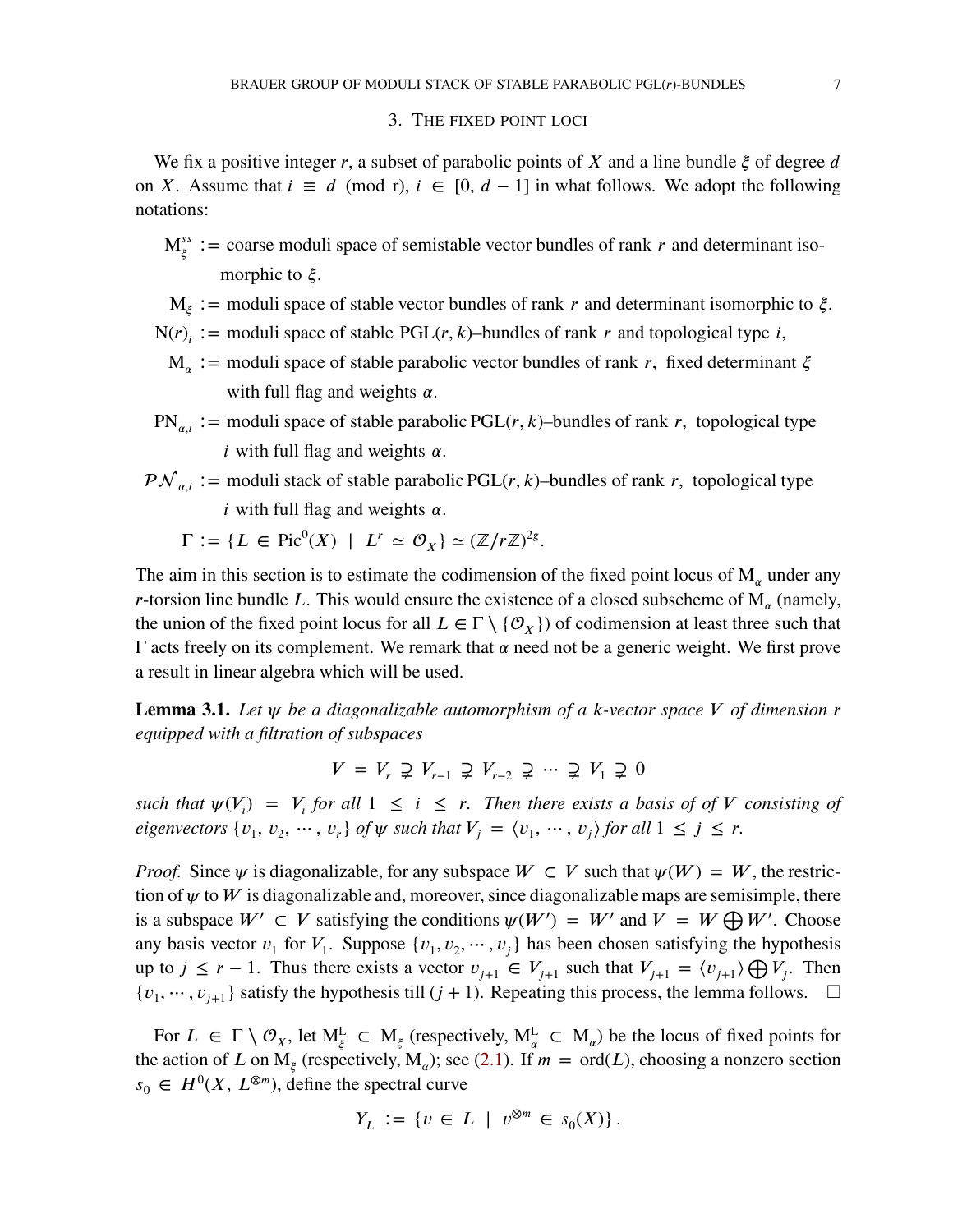The natural projection  $\gamma : Y_L \longrightarrow X$  is an étale Galois covering with Galois group  $\mathbb{Z}/m\mathbb{Z}$ . The isomorphism class of this covering  $\gamma$  does not depend on the choice of the section  $s_0$ . Let  $N_L \subset M_{Y_L}(r/m, d)$  denote the moduli space of stable vector bundles *F* over  $Y_L$  of rank  $r/m$ and degree *d* such that  $\det(\gamma_* F) \simeq \xi$ . We recall the following:

**Lemma 3.2** ([\[BH10,](#page-17-5) Lemma 2.1]). *There is a nonempty Zariski open subset*  $U \subset N_L$  such that  $\gamma_* F \in M_{\xi}^{\mathsf{L}}$  *for all*  $F \in U$ . Moreover, the morphism  $U \longrightarrow M_{\xi}^{\mathsf{L}}$  defined by  $F \longmapsto \gamma_* F$  is *surjective. To be more precise, 𝑈 is the subset of 𝑁<sup>𝐿</sup> consisting of those bundles 𝐹 such that*  $\gamma_* F$  *is also stable.* 

3.1. **Estimate of codimension of fixed points.** Given a set  $\alpha = {\alpha_1, \alpha_2, \cdots, \alpha_r}$  of *r* distinct elements, let  $P(\alpha)$  denote the set of all possible partitions of its elements into *m* subsets, each containing  $n = r/m$  elements. Clearly, we have  $|P(\alpha)| = {r \choose n}$  $\boldsymbol{n}$ )(*<sup>𝑟</sup>*−*<sup>𝑛</sup>*  $\boldsymbol{n}$ )(*<sup>𝑟</sup>*−2*<sup>𝑛</sup>*  $\boldsymbol{n}$  $\cdots$  (<sup>*n*</sup>  $\boldsymbol{n}$ ) *.*

Consider the spectral curve  $\gamma : Y_L \longrightarrow X$ . Given a full-flag parabolic data of rank *r* at the parabolic points *S* of *X*, we would like to describe a full-flag parabolic data of rank *n* on  $\gamma^{-1}(S)$  for each element of *P*( $\alpha$ ). For simplicity, let us start with the case of a single parabolic point  $S = \{p\}$ . So, we are given a full-flag parabolic data of rank *r* at *p*. Let  $\alpha$  denote its set of weights. Let

$$
Gal(\gamma) = \{1, \mu, \mu^2, \cdots, \mu^{m-1}\} \subset k^*.
$$

The action of Gal $(\gamma)$  on  $\gamma^{-1}(p)$  is via multiplication. Using this, we can define a full-flag parabolic data at the points of  $\gamma^{-1}(p)$  as follows: let us fix an ordering on the points of  $\gamma^{-1}(p)$ , say  $\gamma^{-1}(p) = \{q_1, q_2, \cdots, q_m\}$ , such that  $\mu^i$  acts on  $\gamma^{-1}(p)$  as the cyclic permutation sending  $q_j$  to  $q_{j+i}$ , where the subscript  $(j+i)$  is to be understood mod *m*. For  $t \in P(\alpha)$ , suppose

$$
\alpha = \coprod_{j=1}^{m} \Lambda_j
$$

be the partition of the set of weights  $\alpha$  according to *t*. Clearly each  $\Lambda_j$  can be arranged into an increasing sequence of length *n*. We designate  $\Lambda_j$  as the set of weights at  $q_j$  for each  $1 \leq j \leq$ *m*. This gives a full-flag parabolic data of rank *n* at the points of  $\gamma^{-1}(p)$ . Finally, for multiple parabolic points, say  $S = \{p_1, \dots, p_s\}$  and  $\gamma^{-1}(p_i) = \{q_{1i}, q_{2i}, \dots, q_{mi}\}$ , then we perform the same procedure as above for each  $p_i$  to get the parabolic structure upstairs. In particular, the number of possible parabolic data upstairs would be  $|P(\alpha)| = {(\binom{r}{n}}$ )( $r$ <sup>−*n*</sup>  $\boldsymbol{n}$ )(*<sup>𝑟</sup>*−2*<sup>𝑛</sup>*  $\boldsymbol{n}$  $\cdots$ <sup>n</sup>  $\boldsymbol{n}$  $)$ <sup>s</sup>.

For each  $t \in P(\alpha)$ , let  $M^t_{Y_L}(n, d)$  denote the moduli space of stable parabolic bundles over  $Y_L$ of rank *n*, degree *d* and having full-flag parabolic structures at the points of  $\gamma^{-1}(p)$  according to *t* as described above. Let  $\mathcal{N}_L^t \subset M_{Y_L}^t(n, d)$  denote the subvariety consisting of stable parabolic bundles  $F_*$  such that  $\det(\gamma_* F) \simeq \xi$ . Define  $\mathcal{N}_L := \coprod_{t \in P(\alpha)}$  $\mathcal{N}_{L}^{t}.$ 

<span id="page-7-0"></span>**Lemma 3.3.** *There is a surjective morphism*  $f\,:\,\mathcal{N}_L\,\longrightarrow\,\mathbf{M}_\alpha^{\rm L}$  *given by parabolic push-forward for the étale map*  $\gamma$ *.* 

*Proof.* First, for simplicity let us assume that we have only one parabolic point  $S = \{p\}$ . The map *f* in the statement of the send any  $F_*$  to the parabolic push-forward of  $F_*$  constructed in Section [2.1.](#page-4-0)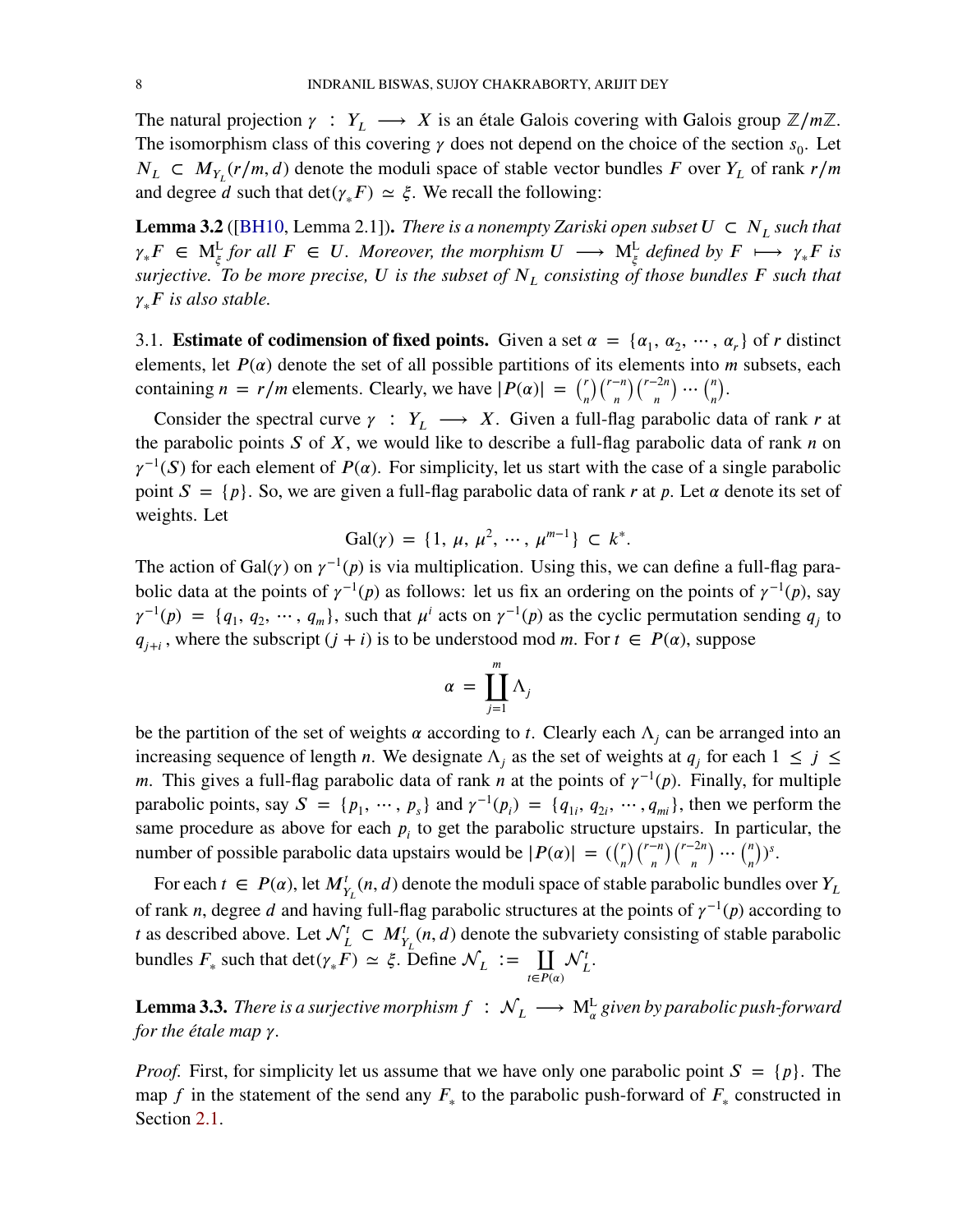We claim that  $f(F_*)$  is parabolic semistable. To prove this, note that if  $E_* := f(F_*)$ , then

$$
\gamma^*(E_*)\,\cong\,\bigoplus_{\sigma\in\mathrm{Gal}(\gamma)}\sigma^*(F_*),
$$

where  $\sigma^*(F_*)$  has the obvious parabolic structure coming from  $F_*$ . Clearly  $\text{par}\mu(\sigma^*(F_*))$  = par $\mu(F_*)$  for all  $\sigma$ . Therefore  $\gamma^*(E_*)$  is a direct sum of parabolic stable bundles of same parabolic slope, which implies that  $\gamma^*(E_*)$  is parabolic semistable. Thus  $E_*$  must be parabolic semistable as well, since any sub-bundle  $E'_{*} \subset E_{*}$  with strictly larger parabolic slope would give rise to a subbundle  $\gamma^*(E'_*) \subset \gamma^*(E_*)$  of strictly larger parabolic slope, contradicting parabolic semistability of  $\gamma^*(E_*)$ . Hence  $f(F_*)$  is parabolic semistable.

It can be shown that  $E_*$  is actually parabolic stable. To prove this, take any non-trivial subbundle  $E' \subset E$  such that  $\text{par}\mu(E'_*) = \text{par}\mu(E_*)$ . Then

$$
\gamma^*(E'_*)\, \subset\, \gamma^*(E_*)\,=\, \bigoplus_{\sigma\in\mathrm{Gal}(\gamma)} \sigma^*(F_*)
$$

is a sub-bundle with same parabolic slope. Now, it is clear that  $\gamma^*(E'_*)$  is also parabolic semistable. Thus it contains a parabolic stable sub-bundle  $F'_{\ast}$ ∗ . We note that the sub-bundles

 $\{\sigma^*(F_*) \mid \sigma \in \text{Gal}(\gamma)\}\$ 

are mutually non-isomorphic. Indeed, otherwise there would exist a parabolic isomorphism  $\tilde{f}$ from  $F_*$  to  $\sigma^* F_*$  for some  $\sigma \in \text{Gal}(\gamma) \setminus \{e\}$ ; at a parabolic point *y* it should preserve the filtrations of  $F_y$  and  $F_{\sigma(y)}$ . But since the weights of  $F_*$  at the parabolic points *y* and  $\sigma(y)$  are collectively distinct, and a parabolic isomorphism preserves weights, this leads to a contradiction. Therefore, it follows that all projections  $F'_* \longrightarrow \sigma^*(F_*)$  except one must be zero, so that  $\gamma^*(E'_*)$  contains one of the  $\sigma^*(F_*)$ . But  $\gamma^*(E'_*)$  is Gal( $\gamma$ )-equivariant, which would force that  $\gamma^*(E'_*) = \gamma^*(E_*)$ ; this clearly implies that  $E'_{*} = E_{*}$ . Consequently,  $E_{*}$  is parabolic stable.

Next, we argue that  $\text{Im}(f) \subseteq M_{\alpha}^{L}$ . Let  $E_{*} = f(F_{*})$ . There exists a tautological trivialization of  $\gamma^* L$  over  $Y_L$ , which induces an isomorphism

<span id="page-8-0"></span>
$$
\theta: \mathcal{O}_{Y_L} \to \gamma^* L. \tag{3.1}
$$

For each  $1 \leq i \leq m$ , the induced map  $\theta_{q_i}: k \to (\gamma^* L)_{q_i} = L_p$  is given by sending  $\lambda \mapsto \lambda q_i$ . This induces an isomorphism

$$
Id_F \otimes \theta : F \xrightarrow{\simeq} F \otimes \gamma^* L.
$$

This, in turn, produces a canonical isomorphism  $\psi$  :  $E \simeq E \otimes L$  on the underlying bundle arising from  $\gamma_*(Id_F \otimes \theta)$  followed by projection formula:

$$
\psi : E = \gamma_* F \xrightarrow{\gamma_* (Id_F \otimes \theta)} \gamma_* (F \otimes \gamma^* L) \cong E \otimes L.
$$

Now  $E_p = \bigoplus_{i=1}^m F_{q_i}$ , and the map  $\psi_p : E_p \to E_p \otimes L_p$  on the fiber takes  $F_{q_i}$  to  $F_{q_i} \otimes L_p$ , which clearly implies that  $\psi_p$  preserves the filtration induced on  $E_p$ . Thus Im(*f*)  $\subseteq M_\alpha^L$ .

To show the surjectivity of *f*, let  $E_* \in M_{\alpha}^L$ , so there exists a parabolic isomorphism

$$
\varphi_*\ :\ E_*\ \stackrel{\simeq}{\longrightarrow}\ E_*\otimes L.
$$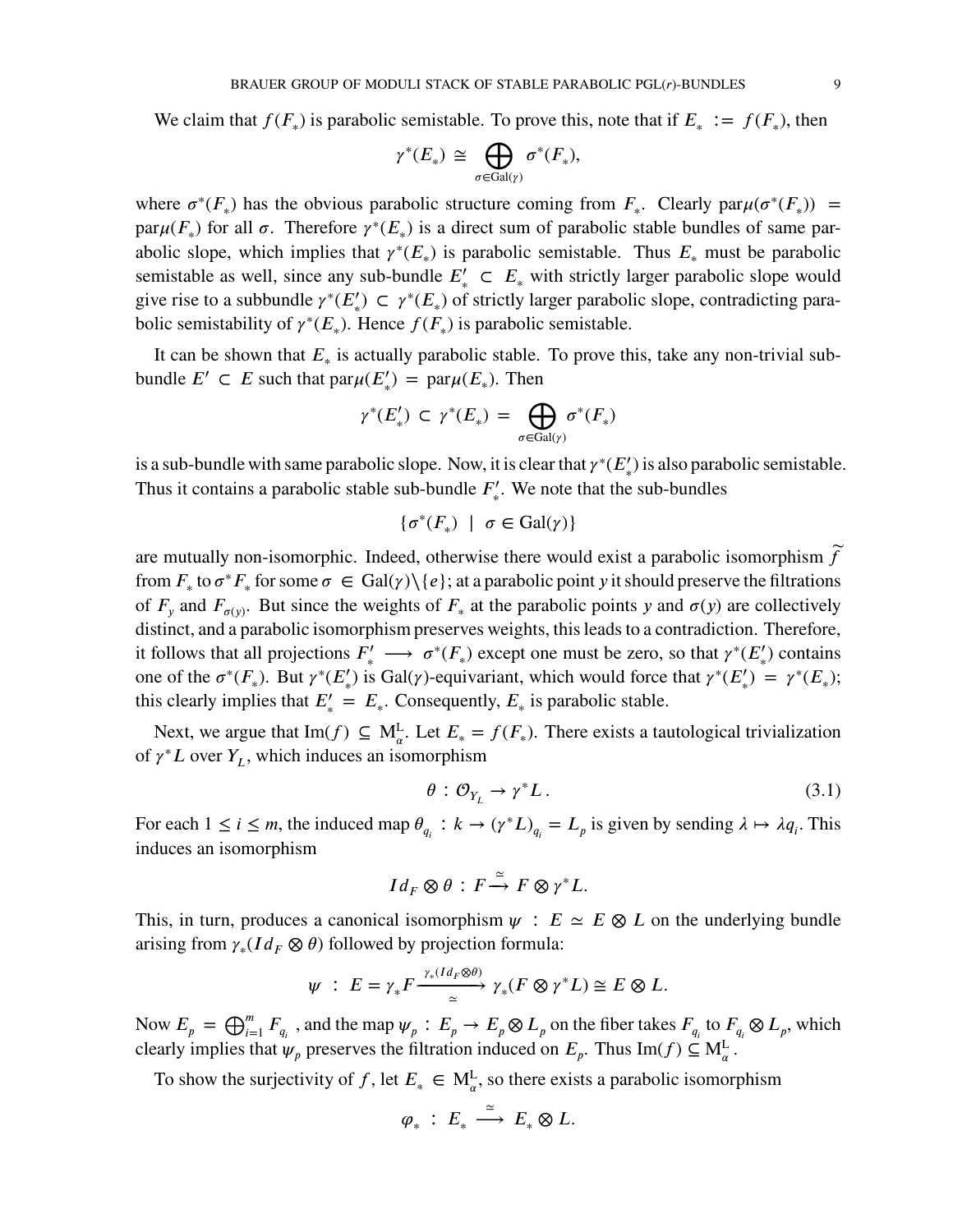Suppose  $(\alpha_1^p)$  $\frac{p}{1} < \alpha_2^p < \cdots < \alpha_r^p$  are the weights at *p*. We would like to show that there exists  $F_* \in \mathcal{N}_L$  such that  $f(F_*) \simeq E_*$ . Since  $E_*$  is parabolic stable, it is simple, and hence any parabolic endomorphism of  $E_*$  is a constant scalar multiplication. As a consequence, any two parabolic isomorphisms from  $E_*$  to  $E_* \otimes L$  will differ by a constant scalar multiplication. Thus, we can re-scale  $\varphi_*$  by multiplying with a nonzero scalar, so that the  $m$ -fold composition

$$
\varphi_* \circ \cdots \circ \varphi_* \; : \; E_* \; \longrightarrow \; E_* \otimes L^m
$$

coincides with Id<sub>*E*</sub>  $\otimes \tau$ , where  $\tau$  is the chosen nowhere vanishing section of  $L^m$ . This produces the isomorphism

$$
\varphi \circ \cdots \circ \varphi = \mathrm{Id}_E \otimes \tau : E \longrightarrow E \otimes L^m
$$

on the underlying bundles. Then, the argument given in the proof of [\[BH10,](#page-17-5) Lemma 2.1] will produce a vector bundle *F* on  $Y_L$  with  $\gamma_* F \cong E$ . Let us briefly recall the argument [\[BH10\]](#page-17-5) for convenience. Consider the pull-back  $\gamma^*\varphi$ , and compose it with the tautological trivialization of *γ*<sup>∗</sup>*L* to get a morphism

<span id="page-9-0"></span>
$$
\phi : \gamma^* E \longrightarrow \gamma^* E.
$$

Since  $Y_L$  is irreducible, the characteristic polynomial of  $\phi_y$  remains unchanged as  $y \in Y_L$  moves. This allows us to decompose  $\gamma^* E$  into generalized eigenspace sub-bundles. If  $F$  is an eigenspace sub-bundle of *E*, then we have  $\gamma_* F \cong E$ . Moreover, the decomposition  $\gamma^*(E) = \bigoplus_{i=1}^m (\mu^i)^* F$ is precisely the decomposition of  $\gamma^*(E)$  into generalized eigenspace sub-bundles.

Our next task is to produce a parabolic structure on *F* so that the parabolic push-forward  $\gamma_*(F_*)$  (in the sense of Remark [2.1\)](#page-4-0) coincides with  $E_*$ . To see this, recall the description of  $\theta$  in [\(3.1\)](#page-8-0), and notice that for any choice of  $q \in \gamma^{-1}(p)$ , the map  $\phi_q$  is precisely the composition

$$
(\gamma^* E)_q = E_p \xrightarrow{\varphi_p} E_p \otimes L_p = (\gamma^* E)_q \otimes (\gamma^* L)_q \xrightarrow{Id \otimes (\theta_q)^{-1}} (\gamma^* E)_q,
$$
\n
$$
(\gamma^* L)_q = I \text{ is given by sending } \text{and in } \mathbb{R}^2 \text{, then if}
$$
\n(3.2)

where  $\theta_q : k \to (\gamma^* L)_q = L_p$  is given by sending  $\lambda \mapsto \lambda q$ . Thus, if

$$
E_p = E_1^p \supsetneq E_2^p \supsetneq \cdots \supsetneq E_r^p \supsetneq 0
$$

be the given parabolic filtration of the fiber  $E_p$ , then as  $\varphi_*$  is a parabolic isomorphism,

$$
\forall j \in [0, r], \varphi_p(E_j^p) = E_j^p \otimes L_p \implies \phi_q(E_j^p) = E_j^p \quad \text{[from (3.2)].}
$$
 (3.3)

let  $\phi^s_a$  $\frac{s}{q}$  be the semisimple part of  $\phi_q$  under its Jordan-Chevalley decomposition. It is well-known that  $\dot{\phi}^s_a$  $\frac{s}{q}$  can be expressed as a polynomial in  $\phi_q$  without constant coefficient. Thus

$$
\phi_q^s(E_j^p) = E_j^p \ \forall \, j \in [0, r-1].
$$

Moreover, the generalized eigenspaces of  $\phi_q$  (namely  $F_{q_i}$ 's) are the eigenspaces for  $\phi_q^s$  $\frac{s}{q}$ . Thus  $\phi^s_a$  $\frac{s}{q}$ :  $E_p \rightarrow E_p$  and the filtration  $E_p = E_1^p$  $\frac{p}{p}$  ⊇ … ⊋  $E_r^p$  ⊋ 0 allow us to apply Lemma [3.1,](#page-6-0) which gives us a basis of  $E_p$ , say  $\{v_1, \dots, v_r\}$ , such that each  $E_p^k = \langle v_k, \dots, v_r \rangle$  and each  $v_j$  is contained in a unique  $F_{q_l}$ . From this data, we can produce a full-flag parabolic structure on the fibers  $F_{q_1}, \dots, F_{q_m}$  of  $F$  as follows:

Choose a basis  $B = \{v_1, v_2, \dots, v_r\}$  of  $E_p$  as in Lemma [3.1,](#page-6-0) and for each  $q_i$ , consider the set  $B_i := B \cap F_{q_i}$ . By symmetry, each  $B_i$  consists of *n* elements and spans  $F_{q_i}$ . Suppose that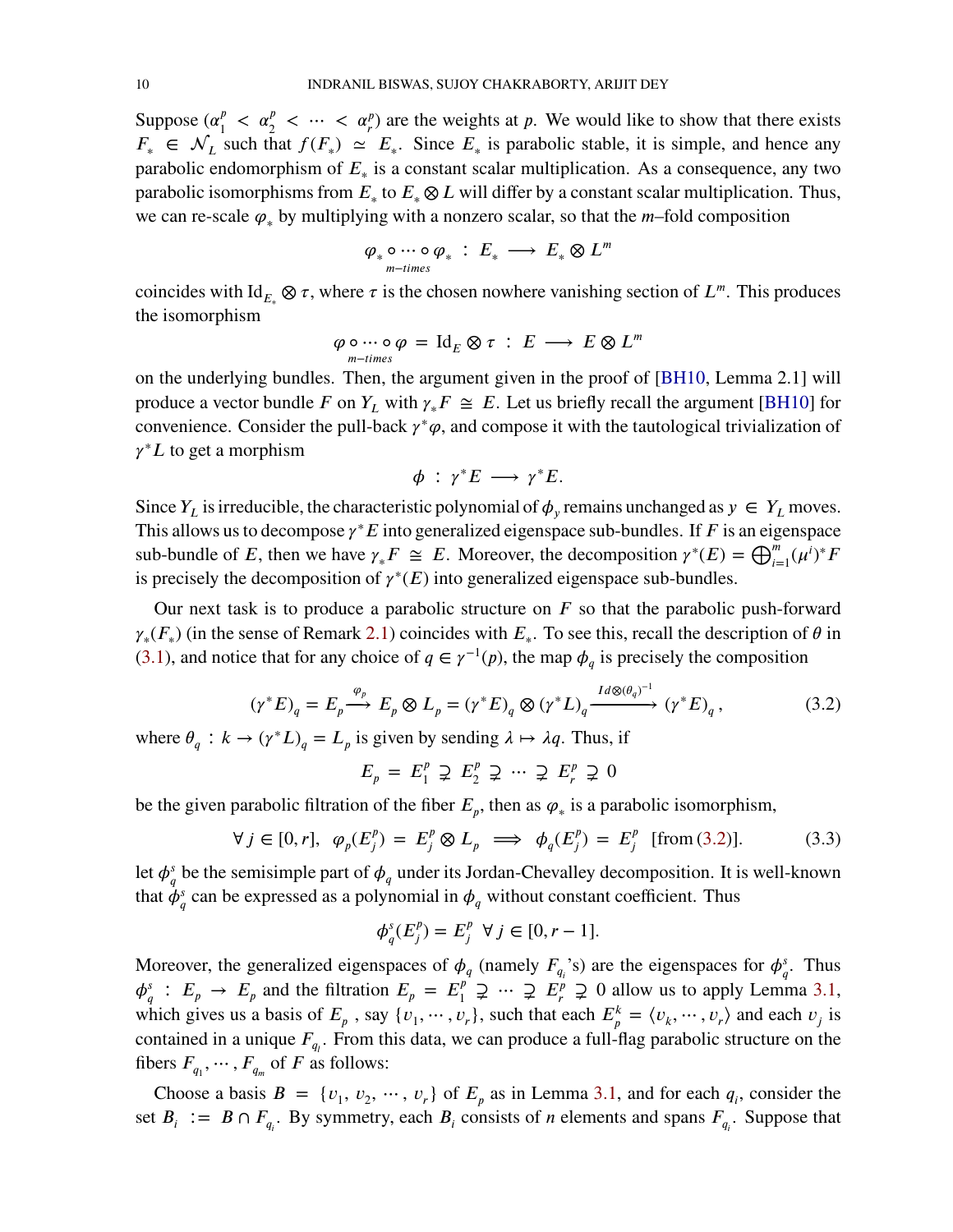$B_i = \{v_{i_1}, v_{i_2}, \dots, v_{i_n}\}\$ , where  $i_1 < i_2 < \dots < i_n$ . Then consider the following weighted full-flag filtration at  $F_{q_i}$ :

$$
F_{q_i} = \langle v_{i_1}, v_{i_2}, \cdots, v_{i_n} \rangle \supsetneq \langle v_{i_2}, \cdots, v_{i_n} \rangle \supsetneq \cdots \supsetneq \langle v_{i_n} \rangle \supsetneq 0,
$$
  

$$
\alpha_{i_1}^p < \alpha_{i_2}^p < \cdots \cdots \cdots \cdots < \alpha_{i_n}^p.
$$

By repeating this for all  $1 \le i \le m$ , a parabolic bundle  $F_*$  on  $Y_L$  is constructed. Note that  $F_*$ must be parabolic stable, because if  $F' \subset F$  is any sub-bundle such that  $\text{Par}\mu(F'_\tau)$  $\Gamma'_{*}$ )  $\geq$  Par $\mu(F_{*}),$ then the equalities

$$
\text{pardeg}(\gamma_*(F'_*)) = \text{pardeg}(F'_*) \text{ and } \text{rank}(\gamma_*(F')) = m \cdot \text{rank}(F')
$$

would imply that  $\gamma_*(F') \subset E$  violates the condition of parabolic stability for  $E_*$ . Thus  $F_* \in$  $\mathcal{N}_L^t$  for some  $t \in P(\alpha)$ . Moreover, the parabolic push-forward of  $F_*$  under  $\gamma$  as in Remark [2.1](#page-4-0) coincides with  $E_*$ .

Finally, if the number of parabolic points on  $X$  is more than 1, then an exactly similar argument with the obvious modifications will give the result.  $\Box$ 

We note that if  $|D| = s$ , then each  $\mathcal{N}_L^t$  is of dimension

$$
\dim(\mathcal{N}_L^t) = \frac{r^2}{m^2} (\text{genus}(Y_L) - 1) + 1 - g + sm \cdot \frac{\frac{r}{m}(\frac{r}{m} - 1)}{2}
$$
  
=  $(g - 1)(\frac{r^2}{m} - 1) + \frac{sr(\frac{r}{m} - 1)}{2}$  [::genus(Y<sub>L</sub>) =  $m(g - 1) + 1]$ .

Since dim(M<sub>a</sub>) =  $(g-1)(r^2-1) + s \cdot \frac{r(r-1)}{2}$ 2 , from Lemma [3.3](#page-7-0) it follows that

$$
\dim(M_{\alpha}) - \dim(M_{\alpha}^{L}) \ge \dim(M_{\alpha}) - \dim(\mathcal{N}_{L}) = r^{2}(\frac{m-1}{m})(g-1+\frac{s}{2}) \ge 3.
$$

<span id="page-10-0"></span>**Corollary 3.4.** *The codimension of the closed subscheme*

$$
Z_{\alpha} = \bigcup_{L \in \Gamma \setminus \{\mathcal{O}_X\}} M_{\alpha}^L \subset M_{\alpha}
$$

*is at least three.*

## 4. THE BRAUER GROUP OF THE STACK  $\mathcal{PN}_{q,i}$

We continue with the notation of Section [2.](#page-2-2) For a parabolic bundle  $E_*$ , let  $\mathbb{P}(E)_*$  denote the corresponding parabolic PGL(*r*, *k*)-bundle. If  $E_*$  is stable parabolic, then  $\mathbb{P}(E)_*$  is a stable parabolic PGL(*r*, *k*)-bundle.

<span id="page-10-1"></span>**Lemma 4.1.** Let  $U_{\alpha} := M_{\alpha} \setminus Z_{\alpha}$  (see Corollary [3.4\)](#page-10-0). Take any  $E_{*} \in U_{\alpha}$ , and let  $E'_{*} := E_{*} \otimes L$ *for some*  $L \in \Gamma$ *. Then there exists a unique isomorphism of parabolic* PGL(*r*, *k*)*-bundles between*  $\mathbb{P}(E)$ <sub>\*</sub> and  $\mathbb{P}(E')$ <sub>\*</sub>.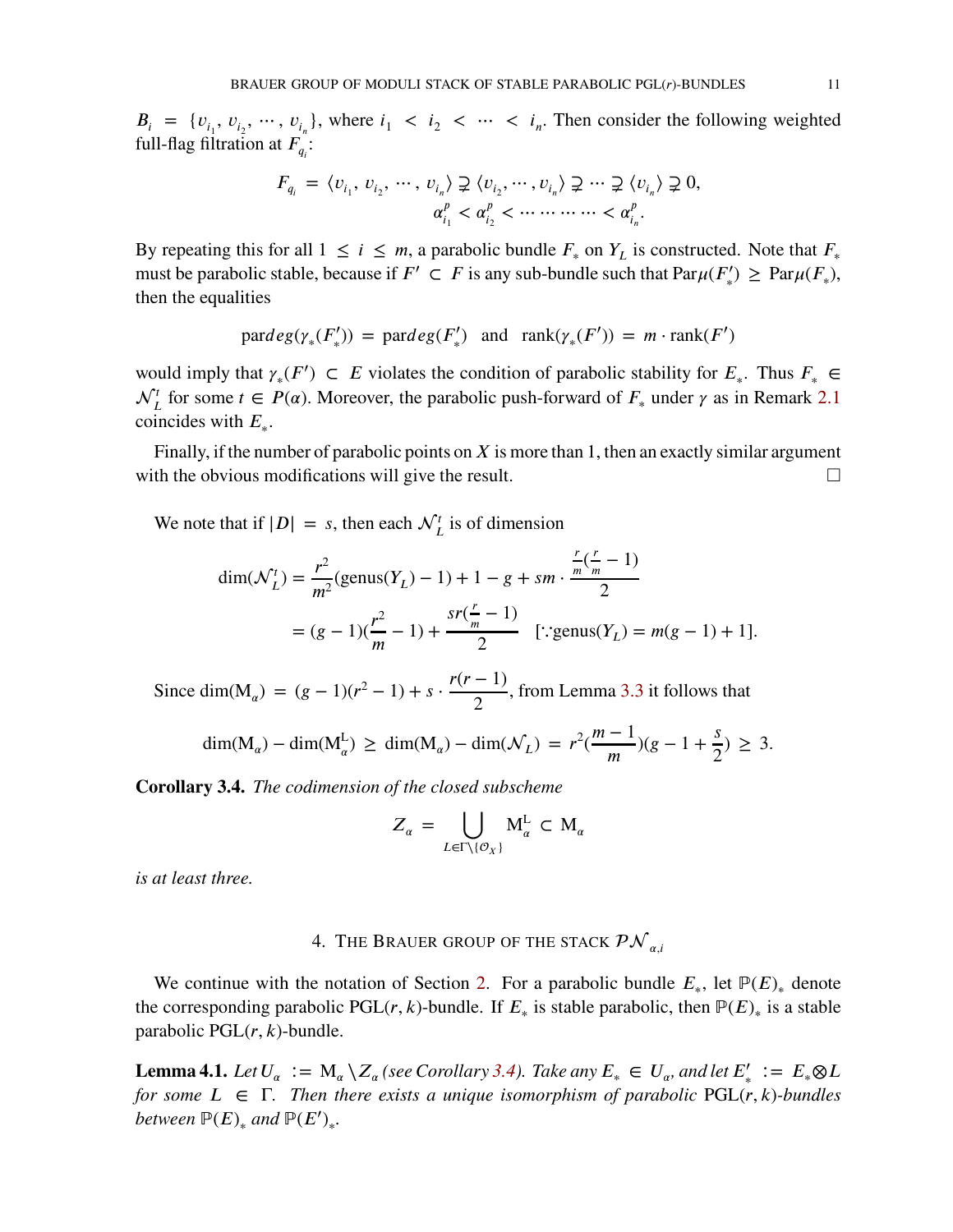*Proof.* Since the parabolic structure of  $E'_{*}$  is induced from  $E_{*}$ , the canonical isomorphism between the underlying  $PGL(r, k)$ -bundles  $P(E)$  and  $P(E')$  actually gives an isomorphism of parabolic PGL(*r*, *k*)-bundles. If there are two isomorphisms between  $\mathbb{P}(E)_{*}$  and  $\mathbb{P}(E')_{*}$ , then we get an automorphism of  $\mathbb{P}(E)_*.$ 

Let  $f_*$  be a nontrivial automorphism of  $\mathbb{P}(E)_*$ . It evidently induces an automorphism  $f$  of the underlying projective bundle  $P(E)$ . Then there exists a line bundle  $L_0$  and an isomorphism of vector bundles

$$
\widetilde{f} \,:\, E \,\longrightarrow\, E \otimes L_0
$$

which induces *f*. Taking determinant it follows that  $L_0 \in \Gamma$ . Moreover, it is clear that  $\widetilde{f}$ respects the parabolic structures on *E* and  $E \otimes L_0$ , so we get an isomorphism of parabolic bundles

$$
\widetilde{f}_* \,:\, E_* \,\longrightarrow\, E_* \otimes L_0.
$$

But  $E_* \in U_\alpha$ , thus  $L_0$  must be trivial. Hence  $\widetilde{f}_*$  is an automorphism of  $E_*$ . Since  $E_*$  is parabolic stable, it must be a scalar multiple of the identity map. But then the induced map *𝑓*<sup>∗</sup> must be the identity morphism.

The following proposition should be well-known to the experts, but we are providing a proof as we could not find it in the literature, and also for completeness.

<span id="page-11-0"></span>**Proposition 4.2.** Let  $\mathcal X$  be a locally noetherian Deligne-Mumford stack, and let  $\mathcal Z \hookrightarrow \mathcal X$  be a *closed substack of codimension at least 2. Let*  $H^2_{\acute{e}t}(\mathcal{X}\setminus\mathcal{Z},\mathbb{G}_m) \simeq H^2_{\acute{e}t}(\mathcal{X},\mathbb{G}_m)$ *.* 

*Proof.* Consider an étale cover  $V \rightarrow \mathcal{X}$ . The pull-back of  $\mathcal{Z}$  produces a closed subscheme  $Z'$  of *V*. We still have  $\text{codim}_V(Z') \geq 2$  [\[GS,](#page-17-10) Lemma 5.1].

Let  $V^{\times i} = V \times V \times \cdots \times V$  (*i* + 1 times). Now, consider the descent spectral sequence

$$
E_1^{i,j} = H^j_{\text{\'et}}(V^{\times i}, \mathbb{G}_m) \implies H^{i+j}_{\text{\'et}}(\mathcal{X}, \mathbb{G}_m), \ (i)
$$

and similarly

$$
E_1^{i,j} = H^j_{\text{\'et}}((V \setminus Z')^{\times i}, \mathbb{G}_m) \implies H^{i+j}_{\text{\'et}}(\mathcal{X} \setminus \mathcal{Z}, \mathbb{G}_m). \text{ (ii)}
$$

By purity statements for étale cohomology for smooth schemes [\[Ce,](#page-17-11) Theorem 1.1], we know that the open embedding  $V \setminus Z' \hookrightarrow V$  induces isomorphisms on the group of units, the Picard group and the cohomological Brauer group. Thus the  $E_1^{i,j}$  $\int_1^{i,j}$ -terms in (*i*) and (*ii*) are isomorphic for all  $j \leq 2$  and all *i*. This in turn induces isomorphisms on the convergence terms for all  $i + j \leq 2$ , and thus we have  $H^2_{\text{\'et}}(\mathcal{X}\setminus\mathcal{Z},\mathbb{G}_m) \simeq H^2_{\text{\'et}}(\mathcal{X},\mathbb{G}_m)$ )*.*

Next, consider

$$
\mathcal{PN}_{\alpha,i} \downarrow^p
$$
  

$$
\downarrow^p
$$
  

$$
M_{\alpha} \xrightarrow{\phi_{\alpha}} PN_{\alpha,i}
$$

where  $\phi_{\alpha} : M_{\alpha} \longrightarrow PN_{\alpha,i}$  denotes the quotient by  $\Gamma$ , and  $p : P\mathcal{N}_{\alpha,i} \to PN_{\alpha,i}$  is the coarse moduli space map.  $\mathcal{PN}_{\alpha,i}$  is a smooth Deligne-Mumford stack, as the automorphism groups of its points are finite.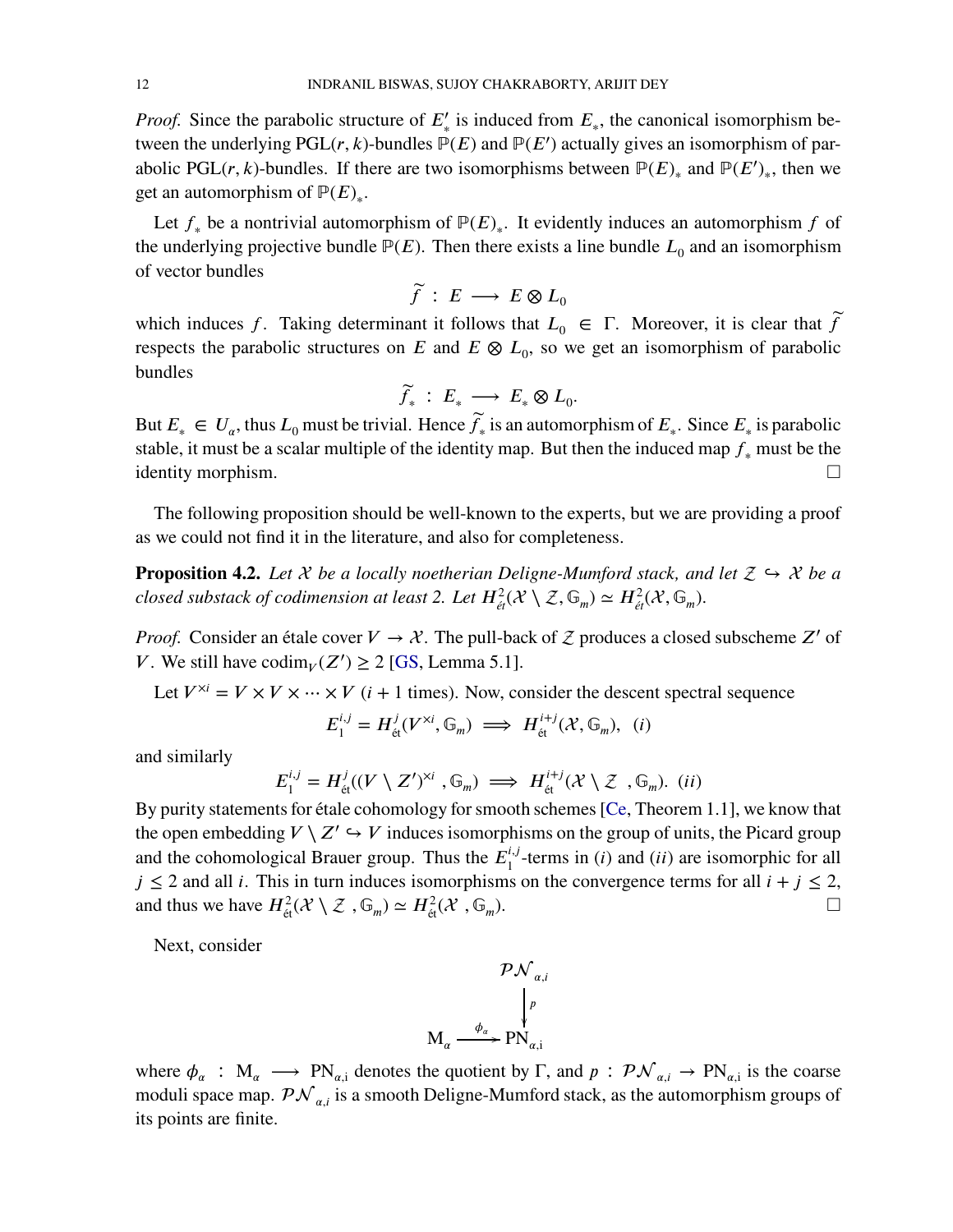Note that  $\mathcal{PN}_{\alpha,i}$  is the quotient stack  $[M_{\alpha}/\Gamma]$ , while  $PN_{\alpha,i} = M_{\alpha}/\Gamma$  is the GIT quotient, and thus the map  *is natural map* 

$$
p: [\mathrm{M}_{\alpha}/\Gamma] \to \mathrm{M}_{\alpha}/\Gamma.
$$

Thus, by [\[St,](#page-17-12) [Tag 075T,](https://stacks.math.columbia.edu/tag/075T) Lemma 100.33.7],  $p$  is smooth. Since  $\phi_{\alpha}$  is a finite morphism, clearly  $\text{codim}_{\text{PN}_{\alpha,i}}(\phi_\alpha(Z_\alpha)) \geq 2$  by Corollary [3.4.](#page-10-0) Since smooth morphisms of Artin stacks are codimensionpreserving [\[GS,](#page-17-10) Lemma 5.1], we conclude that the closed substack

$$
\mathcal{Z}_{\alpha} := p^{-1}(\phi_{\alpha}(Z_{\alpha})) \hookrightarrow \mathcal{PN}_{\alpha,i}
$$

also has codimension 2.

<span id="page-12-0"></span>**Corollary 4.3.** Let  $PN_{\alpha,i}^{sm}$  denote the smooth locus of  $PN_{\alpha,i}$ . We have  $\text{Br}(\mathcal{PN}_{\alpha,i}^{\alpha}) \simeq \text{Br}(PN_{\alpha,i}^{sm})$ .

*Proof.* Use Proposition [4.2](#page-11-0) for  $\mathcal{Z}_\alpha \hookrightarrow \mathcal{PN}_{\alpha,i}$ , together with Lemma [4.1,](#page-10-1) which says that the map *p* restricts to an isomorphism over  $\phi_{\alpha}(U_{\alpha}) = \text{PN}_{\alpha,i} \setminus \phi_{\alpha}(Z_{\alpha})$ ).  $\qquad \qquad \Box$ 

#### 5. DESCRIPTION OF THE BRAUER GROUPS FOR SUFFICIENTLY SMALL WEIGHTS

In this section, we allow ourselves to work with parabolic structures which can be consisting of partial flags as well. Assume that  $\alpha$  be a sufficiently small generic weight corresponding to a parabolic structure such that

$$
g.c.d.(r, d, m_1^1, \cdots, m_{l_1}^1, \cdots, m_j^i, \cdots, m_1^s, \cdots, m_{l_s}^s) = 1.
$$

(See Definition [2.1\)](#page-3-0). By [\[BY,](#page-17-8) Proposition 3.2], such a generic weight exists. Since  $\alpha$  is chosen sufficiently small, there is a morphism

<span id="page-12-1"></span>
$$
\pi \, : \, \mathrm{M}_{\alpha} \, \longrightarrow \, \mathrm{M}_{\xi}^{ss} \tag{5.1}
$$

that sends a parabolic bundle to the underlying vector bundle by simply forgetting the parabolic structure.  $\Gamma$  acts on both  $M_\alpha$  and  $M_\xi^{ss}$ , and  $\pi$  in [\(5.1\)](#page-12-1) is equivariant under this action. Restrict  $\pi$ over the stable locus  $M_{\xi} \subset M_{\xi}^{ss}$ . Each fiber of  $\pi : \pi^{-1}(M_{\xi}) \to M_{\xi}$  is a product of flag varieties. Note that  $\pi$  is flat (this is sometimes called as 'miracle flatness theorem' [\[St,](#page-17-12) [Tag 00R4,](https://stacks.math.columbia.edu/tag/00R4) Lemma 10.128.1]). In fact,  $\pi$  is an étale locally trivial fibration [\[PP,](#page-17-13) Theorem 1.3]. The closed subset

$$
\mathcal{Z} \; := \; \bigcup_{L \in \Gamma \backslash \{\mathcal{O}_X\}} M^L_{\xi}
$$

has codimension at least three [\[BH10,](#page-17-5) Corollary 2.2]. Define

$$
\mathcal{U} := \mathrm{M}_{\xi} \setminus \mathcal{Z}.
$$

Consider  $\pi^{-1}(U) \subset \pi^{-1}(M_{\xi})$ . Clearly the action of  $\Gamma$  on  $M_{\xi}$  restricts to a free action on  $U$ , and hence the action of  $\Gamma$  on  $\pi^{-1}(U)$  is also free; indeed, if  $E_*$  is an *L*-fixed point, then the underlying bundle *E* is also fxed by *L*. Thus, if  $PN_{\alpha,i}^{sm}$  (resp.  $N(r)_{i}^{sm}$  $\binom{sm}{i}$  be the smooth locus of  $PN_{\alpha,i}$  (resp.  $N(r)_i$ ), then we have

$$
\mathcal{U}/\Gamma \subset N(r)_{i}^{sm}
$$
 and  $\pi^{-1}(\mathcal{U})/\Gamma \subset PN_{\alpha,i}^{sm}$ .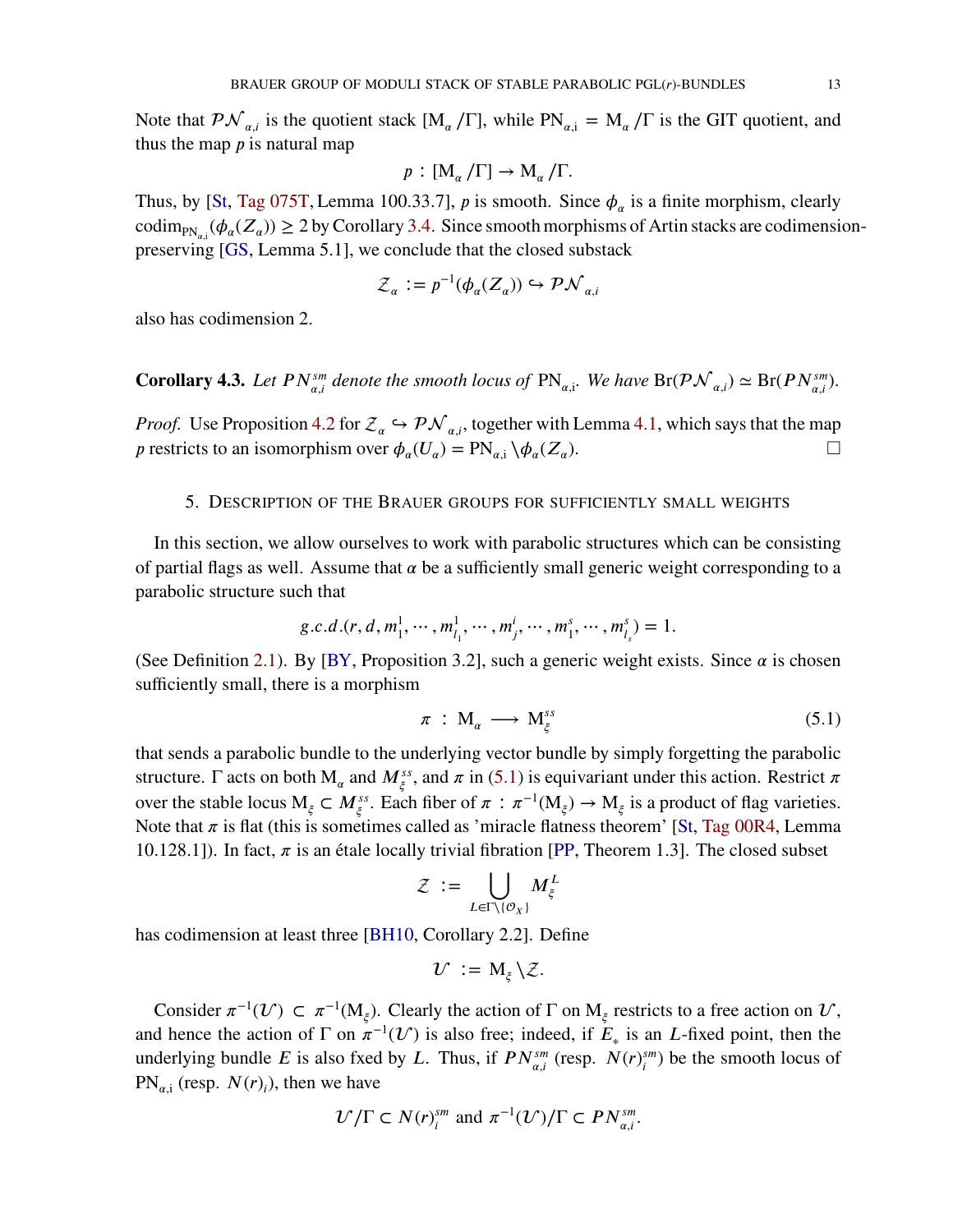A straightforward codimension estimate shows that

$$
\mathrm{codim}_{\mathrm{M}_{\alpha}}(\mathrm{M}_{\alpha}\backslash\pi^{-1}(\mathcal{U})) = \mathrm{codim}_{\mathrm{M}_{\xi}}(\mathrm{M}_{\xi}\backslash\mathcal{U}) \geq 3. \tag{5.2}
$$

In view of these codimension estimates, we have

$$
Br(\mathcal{U}/\Gamma) = Br(N(r)_{i}^{sm}) \text{ and } Br(\pi^{-1}(\mathcal{U})/\Gamma) = Br(PN_{\alpha,i}^{sm}).
$$
\n(5.3)

This enables us to work with finite étale morphisms in what follows. Consider the diagram

<span id="page-13-5"></span><span id="page-13-4"></span><span id="page-13-1"></span>
$$
\pi^{-1}(U) \xrightarrow{\phi'} \pi^{-1}(U)/\Gamma
$$
\n
$$
\pi \downarrow \qquad \qquad \downarrow \pi'
$$
\n
$$
U \xrightarrow{\phi} U/\Gamma
$$
\n(5.4)

where  $\phi$  and  $\phi'$  are both finite étale (due to the removal of all the fixed points), and  $\pi$ ,  $\pi'$  are both fibrations in the étale topology. The typical fibers of  $\pi$  and  $\pi'$  are the same, with both being isomorphic to the product of flag varieties. In fact the diagram in [\(5.4\)](#page-13-1) is Cartesian. Denote the common typical fiber of the two fiber bundles by *F*.

<span id="page-13-0"></span>**Proposition 5.1.** *Let*  $\alpha$  *be a sufficiently small weight, and*  $PN_{\alpha,i}^{sm}$  (resp.  $N(r)_{i}^{sm}$ *𝑖 ) be the smooth locus of*  $\text{PN}_{\alpha,i}$  (resp.  $N(r)_i$ ), where  $i \equiv d \pmod{r}$ . Let  $\mathcal{U} \subset \overline{M}_{\xi}$  be as above. Then  $\text{Br}(PN_{\alpha,i}^{\text{sm}})$ *can be identified with the kernel of the natural surjective map*

$$
Br(N(r)ism) = Br(\mathcal{U}/\Gamma) \longrightarrow Br(\mathcal{U}) = Br(M\xi) \cong \mathbb{Z}/\delta\mathbb{Z},
$$

*where*  $\delta =$  g.c.d.(*r*, *d*).

*Proof.* The Leray spectral sequence for the map  $\pi$  :  $\pi^{-1}(U) \to U$  gives us the exact sequence

<span id="page-13-2"></span>
$$
0 \to H^1(\mathcal{U}, \pi_* \mathbb{G}_m) \xrightarrow{\pi^*} \text{Pic}(\pi^{-1}(\mathcal{U})) \to H^0(\mathcal{U}, R^1 \pi_* \mathbb{G}_m)
$$
(5.5)

We have  $\pi_* \mathcal{O}_{\pi^{-1}(\mathcal{U})} = \mathcal{O}_{\mathcal{U}}$  since  $\pi$  is flat and global sections of the fibers are trivial; this implies  $\pi_* \mathbb{G}_m = \mathbb{G}_m$ . Also, since  $\mathcal U$  is simply connected,  $R^1 \pi_* \mathbb{G}_m$  is the constant sheaf with stalk Pic(*F*), where  $F$  is a typical fiber of  $\pi$  (for details, see [\[BD,](#page-17-3) Lemma 3.1].) Similarly, for  $\pi'$  :  $\pi^{-1}(U')/\Gamma \to U'/\Gamma$  we get:

$$
0 \to H^1(\mathcal{U}/\Gamma, \pi'_*\mathbb{G}_m) \xrightarrow{\pi'^*} \mathrm{Pic}(\pi^{-1}(\mathcal{U})/\Gamma) \to H^0(\mathcal{U}/\Gamma, R^1\pi'_*\mathbb{G}_m)
$$
(5.6)

Again for similar reasons as above,  $\pi'_*\mathbb{G}_m = \mathbb{G}_m$ . We claim that  $R^1\pi'_*\mathbb{G}_m$  is the constant sheaf with stalk Pic(*F*). This is because, as remarked above,  $R^1 \pi_*^{\prime} \mathbb{G}_m$  becomes the constant sheaf  $Pic(F)_{\stackrel{\circ}{\mathcal{U}}}$  after pull-back to the étale cover  $\mathcal{U} \stackrel{\phi}{\rightarrow} \mathcal{U}/\Gamma$ , and the action of  $\Gamma$  on Pic(*F*) is trivial.

Thus the exact sequences of [\(5.5\)](#page-13-2) and [\(5.6\)](#page-13-3) become the following, respectively:

<span id="page-13-3"></span>
$$
0 \to Pic(\mathcal{U}) \xrightarrow{\pi^*} Pic(\pi^{-1}(\mathcal{U})) \to Pic(F)
$$
 (5.7)

$$
0 \to Pic(\mathcal{U}/\Gamma) \xrightarrow{\pi'^*} Pic(\pi^{-1}(\mathcal{U})/\Gamma) \to Pic(F)
$$
 (5.8)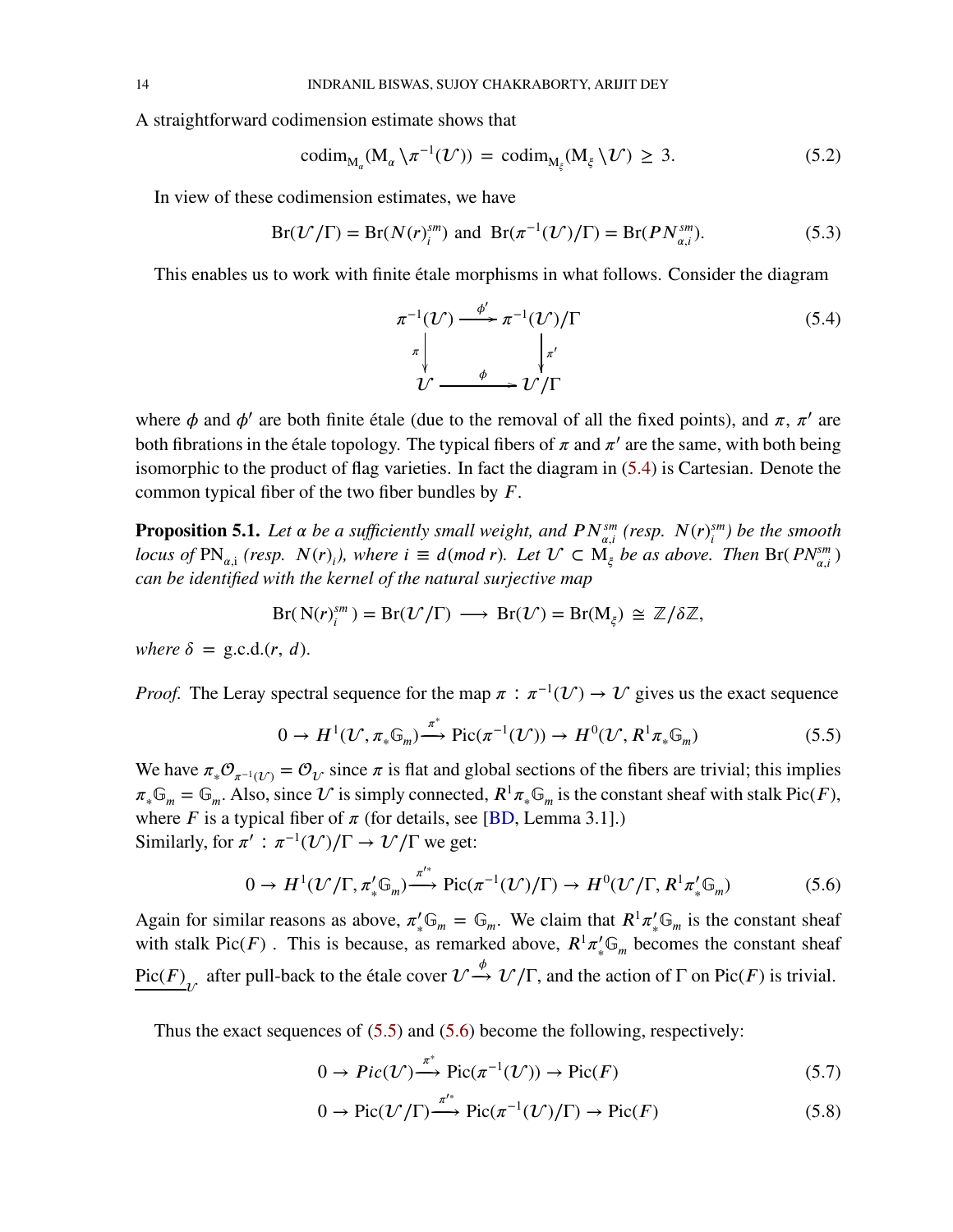Consequently, we get the following diagram:

<span id="page-14-0"></span>
$$
0 \longrightarrow Pic(\mathcal{U}/\Gamma) \xrightarrow{\pi'^*} Pic(\pi^{-1}(\mathcal{U})/\Gamma) \xrightarrow{j'^*} Pic(F)
$$
  
\n
$$
\downarrow{\phi^*} \qquad \qquad \downarrow{\phi'^*} \qquad \qquad \downarrow{\mathbf{g'}}
$$
  
\n
$$
0 \longrightarrow Pic(\mathcal{U}) \xrightarrow{\pi^*} Pic(\pi^{-1}(\mathcal{U})) \xrightarrow{j^*} Pic(F)
$$
\n
$$
(5.9)
$$

where  $j$ ,  $j'$  denote the isomorphism of  $F$  with some fiber, and  $g'$  is the induced map.

<span id="page-14-1"></span>**Claim 5.1.** *The homomorphism*  $g'$  *in* [\(5.9\)](#page-14-0) *is the identity map.* 

*Proof of claim.* First, note that for a point  $y \in \mathcal{U}/\Gamma$ , identifying F with  $\pi'^{-1}(y)$ ,

$$
\phi'^{-1}(F) = \phi'^{-1}(\pi'^{-1}(y)) = \pi^{-1}(\phi^{-1}(y)) \simeq \pi^{-1}(\{y\} \times \Gamma)
$$
  
=  $\pi^{-1}(y) \times \Gamma$   
 $\simeq F \times \Gamma$ ,

and hence  $Pic(\phi'^{-1}(F)) = \bigoplus_{i=1}^{|\Gamma|} Pic(F)$ . Therefore, *g'* can be expressed as the composition

$$
\text{Pic}(F) = \text{Pic}(\pi'^{-1}(y)) \xrightarrow{\phi'^*} \bigoplus_{i=1}^{|\Gamma|} \text{Pic}(F) \longrightarrow \text{Pic}(F),
$$

where the last arrow is the projection to any one of the components. It is easy to see that this is the identity map, which proves the claim.  $\Box$ 

Note that  $\Gamma$  acts trivially on both Pic( $\mathcal{U}$ ) and Pic( $\pi^{-1}(\mathcal{U})$ ) and both are torsion-free, which implies that

$$
H^1(\Gamma, \text{Pic}(\mathcal{U})) = Hom(\Gamma, \text{Pic}(\mathcal{U})) = 0 \text{ and } H^1(\Gamma, \text{Pic}(\pi^{-1}(\mathcal{U}))) = Hom(\Gamma, \text{Pic}(\pi^{-1}(\mathcal{U}))) = 0,
$$

since Γ is finite. The five-term exact sequence corresponding to the Hochschild-Serre spectral sequence associated to  $\phi$  and  $\phi'$  [\[Mi,](#page-17-14) III Theorem 2.20] then produces following two exact sequences:

$$
0 \longrightarrow \chi(\Gamma) \xrightarrow{f} \text{Pic}(\mathcal{U}/\Gamma) \xrightarrow{\phi^*} \text{Pic}(\mathcal{U}) \longrightarrow H^2(\Gamma, k^*) \longrightarrow \text{Br}(\mathcal{U}/\Gamma) \longrightarrow \text{Br}(\mathcal{U}) \simeq \mathbb{Z}/\delta\mathbb{Z} \longrightarrow 0
$$
\n(5.10)

$$
0 \longrightarrow \chi(\Gamma) \xrightarrow{f'} \text{Pic}(\pi^{-1}(\mathcal{U})/\Gamma) \xrightarrow{\phi'^*} \text{Pic}(\pi^{-1}(\mathcal{U})) \longrightarrow H^2(\Gamma, k^*) \longrightarrow \text{Br}(\pi^{-1}(\mathcal{U})/\Gamma) \longrightarrow \text{Br}(\pi^{-1}(\mathcal{U})) \longrightarrow 0
$$
\n(5.11)

whose rows and columns are exact. Note that due to the codimension estimates in [\(5.2\)](#page-13-4),

$$
Br(\mathcal{U}) \cong Br(M_{\xi}) \cong \mathbb{Z}/\delta\mathbb{Z}
$$
, and  $Br(\pi^{-1}(\mathcal{U})) \cong Br(M_{\alpha}) = 0$  [BD, Theorem 1.1].

Let  $M := \text{coker}(f)$  and  $M' := \text{coker}(f')$ . Using the snake lemma in the diagram

<span id="page-14-3"></span><span id="page-14-2"></span>
$$
0 \longrightarrow \chi(\Gamma) \xrightarrow{f} \text{Pic}(\mathcal{U}/\Gamma) \xrightarrow{\phi^*} M \longrightarrow 0
$$
  
\n
$$
\downarrow \cong \qquad \qquad \downarrow \pi'^* \qquad \qquad \downarrow
$$
  
\n
$$
0 \longrightarrow \chi(\Gamma) \xrightarrow{f'} \text{Pic}(\pi^{-1}(\mathcal{U})/\Gamma) \xrightarrow{\phi'^*} M' \longrightarrow 0
$$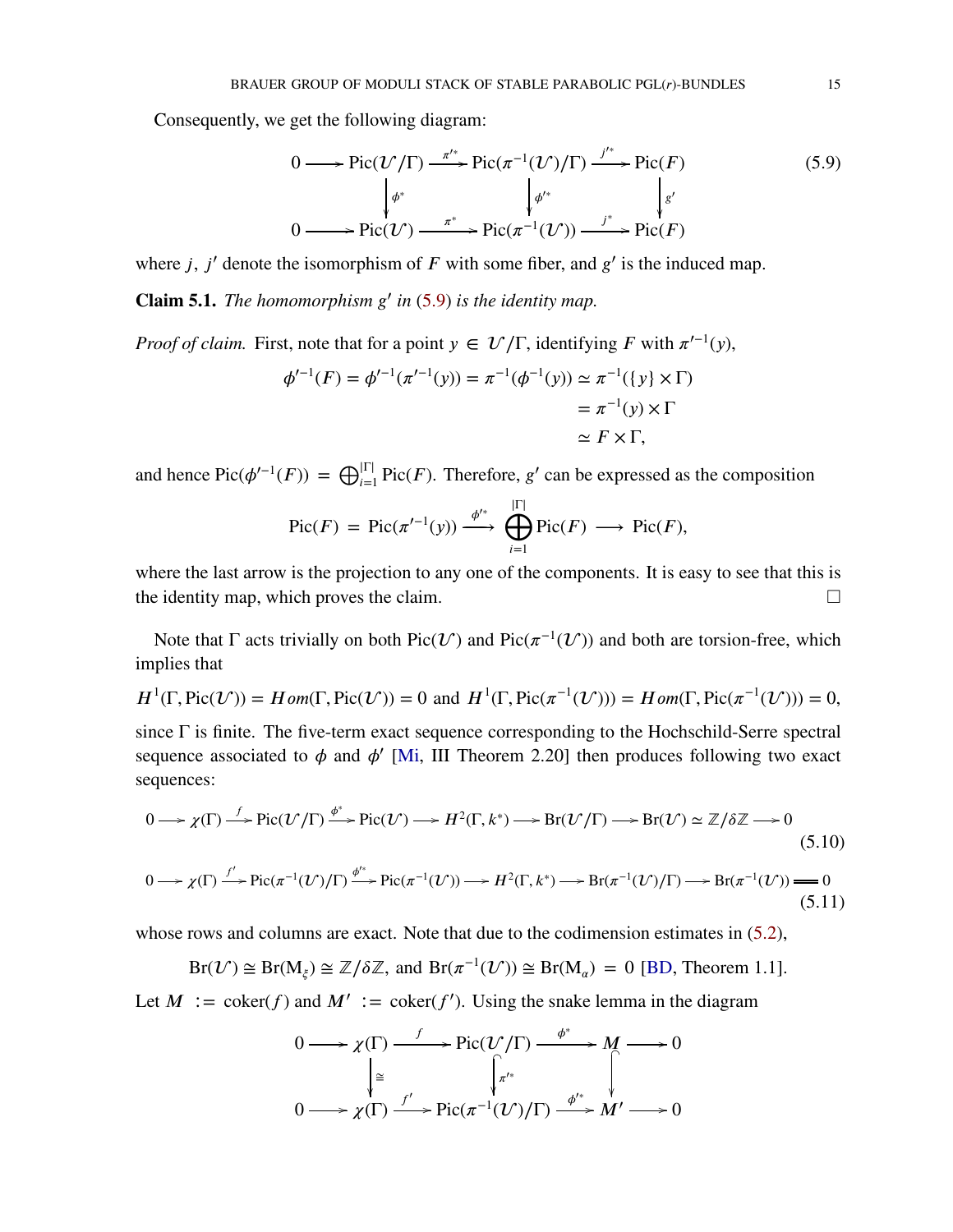we conclude that

<span id="page-15-0"></span>
$$
\text{Pic}(F) \simeq \frac{M'}{M}.\tag{5.12}
$$

Set  $H := \text{coker}(\phi^*)$  and  $H' := \text{coker}(\phi'^*)$  (see the diagram in [\(5.4\)](#page-13-1)). The group *H* is cyclic of order  $\delta$  [\[BH10,](#page-17-5) Theorem 1.2]. Using the snake lemma in the diagram

$$
0 \longrightarrow M \longrightarrow Pic(\mathcal{U}) \longrightarrow H \longrightarrow 0
$$
  

$$
0 \longrightarrow M' \longrightarrow Pic(\pi^{-1}(\mathcal{U})) \longrightarrow H' \longrightarrow 0
$$

and from [\(5.9\)](#page-14-0), it follows that

$$
0 \longrightarrow \frac{M'}{M} \longrightarrow Pic(F) \longrightarrow \frac{H'}{H} \longrightarrow 0. \tag{5.13}
$$

Composing the first map with  $(5.12)$  gives

$$
\text{Pic}(F) \simeq \frac{M'}{M} \to \text{Pic}(F)
$$

which is the identity map in Claim [5.1,](#page-14-1) and hence

$$
\frac{H'}{H} = 0 \implies H \simeq H'.
$$

From the exact sequences in  $(5.10)$  and  $(5.11)$  we get the following two exact sequences:

(i)  $0 \longrightarrow H \longrightarrow H^2(\Gamma, k^*) \longrightarrow Br(\mathcal{U}/\Gamma) \longrightarrow Br(\mathcal{U}) \simeq \mathbb{Z}/\delta\mathbb{Z} \longrightarrow 0$ , and (ii)  $0 \longrightarrow H' \longrightarrow H^2(\Gamma, k^*) \longrightarrow \text{Br}(\pi^{-1}(\mathcal{U})/\Gamma) \longrightarrow 0.$ 

Since both PN<sub> $\alpha$ ,i</sub> and  $N(r)$ <sub>i</sub> are normal projective varieties and the open subsets  $\mathcal{U}/\Gamma$  and  $\pi^{-1}(\mathcal{U})/\Gamma$ both have complement of codimension 2, it follows that  $\pi^*$  induces isomorphism

$$
k^* = H^0(\mathcal{U}/\Gamma, \mathbb{G}_m) \to H^0(\pi^{-1}(\mathcal{U})/\Gamma, \mathbb{G}_m) = k^*,
$$

and thus it induces isomorphism  $H^2(\Gamma, k^*) \to H^2(\Gamma, k^*)$ , which takes *H* to *H'*. Thus, from the exact sequences (i) and (ii) we finally conclude that

$$
Br(\mathcal{U}/\Gamma) \simeq Br(\pi^{-1}(\mathcal{U})/\Gamma).
$$

Applying [\(5.3\)](#page-13-5) proves our claim.  $\square$ 

### 6. BRAUER GROUPS FOR ARBITRARY GENERIC WEIGHTS

We once again work with full-flag parabolic structures. For any such generic weight  $\alpha$ , let us denote as usual the smooth locus of  $PN_{\alpha,i}$  by  $PN_{\alpha,i}^{sm}$ . Let  $\alpha$  and  $\beta$  be two generic weights separated by a single wall *W* (cf. [\[BY,](#page-17-8)  $\S$  2]). In [\[Th,](#page-17-6)  $\S$  5, page 11] it is shown that there exists a closed subscheme  $Y_\alpha \hookrightarrow M_\alpha$  whose image is precisely the locus of those parabolic bundles that are  $\alpha$ -stable but not  $\beta$ -stable, and thus  $M_\alpha \setminus Y_\alpha$  is the open subset of  $M_\alpha$  consisting precisely of those parabolic bundles which are both  $\alpha$ -stable as well as  $\beta$ -stable. Similarly, there exists a closed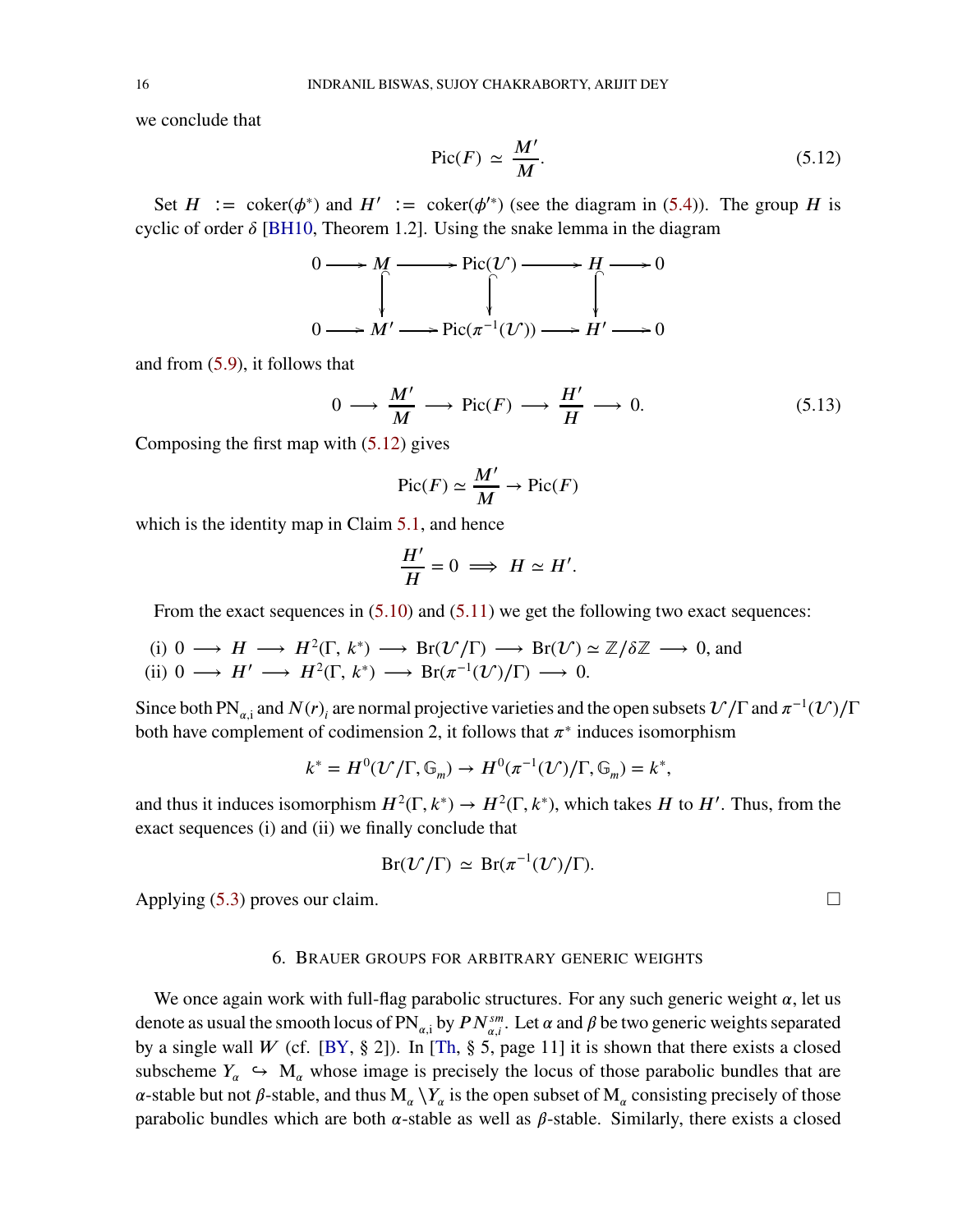subscheme  $Y_\beta \hookrightarrow M_\beta$  with exactly similar properties as  $Y_\alpha$  when  $\alpha$  and  $\beta$  are interchanged. Thus there exists a natural isomorphism

<span id="page-16-1"></span>
$$
M_{\alpha} \setminus Y_{\alpha} \simeq M_{\beta} \setminus Y_{\beta}. \tag{6.1}
$$

Moreover, both  $Y_\alpha$  and  $Y_\beta$  have codimension at least 2 in  $M_\alpha$  and  $M_\beta$  respectively.

From their descriptions it is clear that both  $U_{\alpha} = M_{\alpha} \setminus Y_{\alpha}$  and  $U_{\beta} = M_{\beta} \setminus Y_{\beta}$  are  $\Gamma$ -invariant, and their identification in [\(6.1\)](#page-16-1) is  $\Gamma$ -equivariant. Thus, if we consider the closed subschemes  $Z_{\alpha}$ and  $Z_{\beta}$  of  $M_{\alpha}$  and  $M_{\beta}$  respectively as in Corollary [3.4,](#page-10-0) then  $V_{\alpha} := U_{\alpha} \setminus Z_{\alpha}$  and  $V_{\beta} := U_{\beta} \setminus Z_{\beta}$ are Γ-invariant open subsets of  $M_{\alpha}$  and  $M_{\beta}$  respectively; but now Γ acts freely on these sets. It follows that the isomorphism in  $(6.1)$  descends to an isomorphism

<span id="page-16-2"></span>
$$
V_{\alpha}/\Gamma \simeq V_{\beta}/\Gamma,\tag{6.2}
$$

and moreover, under the quotients by the  $\Gamma$ -action  $\phi_\alpha : M_\alpha \longrightarrow PN_{\alpha,i}$  and  $\phi_\beta : M_\beta \longrightarrow PN_{\beta,i}$ , we have  $V_{\alpha}/\Gamma \subset PN_{\alpha,i}^{sm}$  and  $V_{\beta}/\Gamma \subset PN_{\beta,i}^{sm}$ . Of course, since  $\phi_{\alpha}$  is a finite morphism, the complement of  $V_{\alpha}/\Gamma$  in  $PN_{\alpha,i}^{sm}$  will still be of codimension at least 2; the same is true if we replace  $\alpha$  by  $\beta$ . Hence we conclude that when  $\alpha$  and  $\beta$  are in adjacent chambers separated by a single wall,

$$
Br(PN_{\alpha,i}^{sm}) \cong Br(PN_{\beta,i}^{sm}). \tag{6.3}
$$

Now, since there are only finitely many walls, we can arrange the collection of chambers in a sequence, say  $C_1, C_2, \dots, C_N$ , such that  $C_1$  contains a sufficiently small weight, and for each  $1 \leq j \leq N$ , the chambers  $C_j$  and  $C_{j+1}$  are separated by a single wall. Choose generic weights  $\alpha_j \in C_j$  for each *j*, such that  $\alpha_1$  is a sufficiently small weight. By [\(6.3\)](#page-16-2), we have

$$
\text{Br}(\text{PN}^{sm}_{\alpha_j,i}) \cong \text{Br}(\text{PN}^{sm}_{\alpha_{j+1},i}) \quad \forall \ 1 \leq j \leq N.
$$

Thus we obtain the following:

**Corollary 6.1.** For any two generic weights  $\alpha$  and  $\beta$  corresponding to full-flag type,

$$
Br(PN_{\alpha,i}^{sm}) \cong Br(PN_{\beta,i}^{sm}).
$$

*Thus, Poposition [5.1](#page-13-0) remains valid for arbitrary generic weights of full-flag type.*

<span id="page-16-0"></span>**Remark 6.2.** In fact, under the condition  $g.c.d.(r, d, m_1^1, \dots, m_{l_1}^1, \dots, m_j^i, \dots, m_1^s, \dots, m_{l_s}^s) = 1$ , we can also describe the Brauer groups for the non-generic weights which lie on a single wall (that is, those weights which do not lie on the intersection of two or more hyperplanes). Let  $\gamma$ be such a weight lying on a single wall  $W$ . Under the hypothesis, we know a generic weight exists [\[BY,](#page-17-8) Proposition 3.2]. It follows that in a small enough neighborhood of  $\gamma$ , we can choose two generic weights  $\alpha$  and  $\beta$  which are separated by W only, and  $\gamma$  is the point of intersection between *W* and the line joining  $\alpha$  and  $\beta$ . By [\[BH95,](#page-17-15) Lemma 3.6], any  $\alpha$ -parabolic stable bundle is *γ*-parabolic semistable, which induces a Γ-equivariant morphism  $\varphi_{\alpha}: M_{\alpha} \to M_{\gamma}$  by simply replacing the weights. Note that  $M_{\gamma}$  is no longer smooth. Let  $U_{\gamma} \subset M_{\gamma}$  be the open subset consisting of  $\gamma$ -parabolic stable bundles. From [\[BH95,](#page-17-15) Theorem 3.1] it follows that  $\varphi_{\alpha}$  is an isomorphism between the open subsets  $U_{\alpha} := \varphi_{\alpha}^{-1}$  $\sigma_{\alpha}^{-1}(U_{\gamma})$  and  $U_{\gamma}$ , and moreover, both of them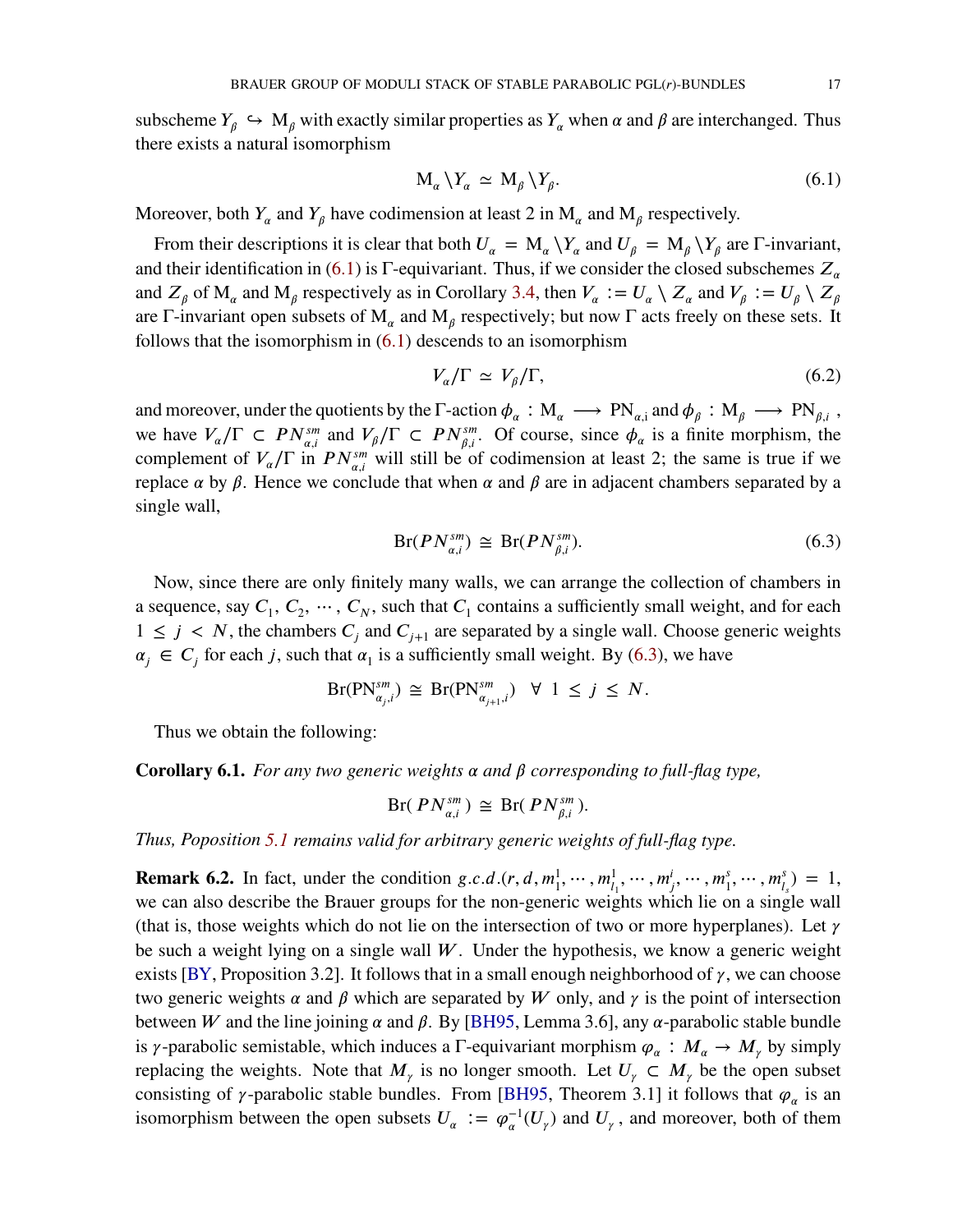have complements of codimension at least 2. Since  $U_{\gamma}$  is  $\Gamma$ -invariant, this isomorphism is  $\Gamma$ equivariant. The rest of the argument is similar to above. Namely, if we consider the closed subschemes  $Z_{\alpha}$  and  $Z_{\gamma}$  of  $M_{\alpha}$  and  $M_{\gamma}$  respectively as in Corollary [3.4,](#page-10-0) then  $V_{\alpha} := U_{\alpha} \setminus Z_{\alpha}$ and  $V_{\gamma} := U_{\gamma} \setminus Z_{\gamma}$  are also  $\Gamma$ -equivariantly isomorphic under  $\varphi_{\alpha}$ , and thus descends to an isomorphism

$$
V_{\alpha}/\Gamma \simeq V_{\gamma}/\Gamma.
$$

Since  $\Gamma$  acts freely on both  $V_{\alpha}$  and  $V_{\gamma}$ , we have  $V_{\alpha}/\Gamma \subset PN_{\alpha,i}^{sm}$  and its complement will still have codimension 2. Of course, the same is true for  $V_{\gamma}/\Gamma \subset PN_{\gamma,i}^{sm}$  as well. From this we conclude that

$$
Br(PN_{\alpha,i}^{sm}) \simeq Br(PN_{\gamma,i}^{sm}).
$$

Note that Br( $PN_{\alpha,i}^{sm}$ ) is already known from Proposition [5.1.](#page-13-0) Of course, the same remains true if  $\alpha$  is replaced by  $\beta$ .

#### **REFERENCES**

- <span id="page-17-1"></span>[BBGN] V. Balaji, I. Biswas, O. Gabber and D. S. Nagaraj, Brauer obstruction for a universal vector bundle, *C. R. Math. Acad. Sci. Paris* **345** (2007), 265–268.
- <span id="page-17-3"></span>[BD] I. Biswas and A. Dey, Brauer group of a moduli space of parabolic vector bundles over a curve, *Jour. K-theory 8* (2011), 437–449.
- <span id="page-17-5"></span>[BH10] I. Biswas and A. Hogadi, Brauer group of moduli spaces of PGL(*𝑟*)-bundles over a curve, *Adv. Math.* **225** (2010), 2317–2331.
- <span id="page-17-15"></span>[BH95] H. Boden and Y. Hu, Variations of moduli of parabolic bundles, *Math. Ann.* **301** (1995), 539–559.
- <span id="page-17-9"></span>[BM] I. Biswas and F. Machu, On the direct images of parabolic vector bundles and parabolic connections, *Jour. Geom. Phys.* **135** (2019), 219–234.
- <span id="page-17-8"></span>[BY] H. Boden and K. Yokogawa, Rationality of the moduli space of Parabolic bundles, *Jour. London Math. Soc.* **59** (1999), 461–478.
- <span id="page-17-11"></span>[Ce] K. *𝐶̌*esnavi*̌𝑐*ius, Purity for the Brauer group, *Duke Math. J.* **168(8)** (2019), 1461–1486.
- <span id="page-17-0"></span>[dJ] A. J. de Jong, A result of Gabber, *preprint*, [http://www.math.columbia.edu/ dejong/papers/2-gabber.pdf](http://www.math.columbia.edu/~dejong/papers/2-gabber.pdf)
- <span id="page-17-4"></span>[GO] P. B. Gothen and A. Olivera, Topological mirror symmetry for parabolic Higgs bundles, *Jour. Geom. and Phy.* **137** (2019), 7–34.
- <span id="page-17-10"></span>[GS] A. Geraschenko, M. Satriano, Toric stacks II: intrinsic characterization of toric stacks, *Trans. Amer. Math. Soc.* **367** (2015), 1073–1094.
- <span id="page-17-2"></span>[MS] V. B. Mehta and C. S. Seshadri, Moduli of vector bundles on curves with parabolic structure, *Math. Ann.* **248** (1980), 205–239.
- <span id="page-17-14"></span>[Mi] J. S. Milne, *Étale cohomology*, Princeton Mathematical Series, No. 33, Princeton University Press, Princeton, N.J., 1980.
- <span id="page-17-13"></span>[PP] P. Poczobut, An algebraic variant of the Fischer-Grauert Theorem, [arXiv:2108.10041v1](https://arxiv.org/abs/2108.10041#:~:text=A%20well%2Dknown%20theorem%20of,complex%20manifold%20are%20locally%20trivial.)
- [Ra] S. Ramanan, The moduli spaces of vector bundles over an algebraic curve, *Math. Ann.* **200** (1973), 69–84.
- <span id="page-17-7"></span>[Se] C. S. Seshadri, *Fibrés vectoriels sur les courbes algbriques ´* , Notes written by J.-M. Drezet from a course at the École Normale Supérieure, June 1980, Astérisque, 96. Société Mathématique de France, Paris, 1982. *Astérisque*, no. 96 (1982).
- <span id="page-17-12"></span>[St] Stacks Project.
- <span id="page-17-6"></span>[Th] M. Thaddeus, Variation of moduli of parabolic Higgs bundles, *J. reine angew. Math. 547* (2002), 1–14.

SCHOOL OF MATHEMATICS, TATA INSTITUTE OF FUNDAMENTAL RESEARCH, HOMI BHABHA ROAD, CO-LABA, MUMBAI 400005, INDIA.

*Email address*: indranil@math.tifr.res.in

DEPARTMENT OF MATHEMATICS, INDIAN INSTITUTE OF TECHNOLOGY CHENNAI, CHENNAI, INDIA *Email address*: sujoy.cmi@gmail.com